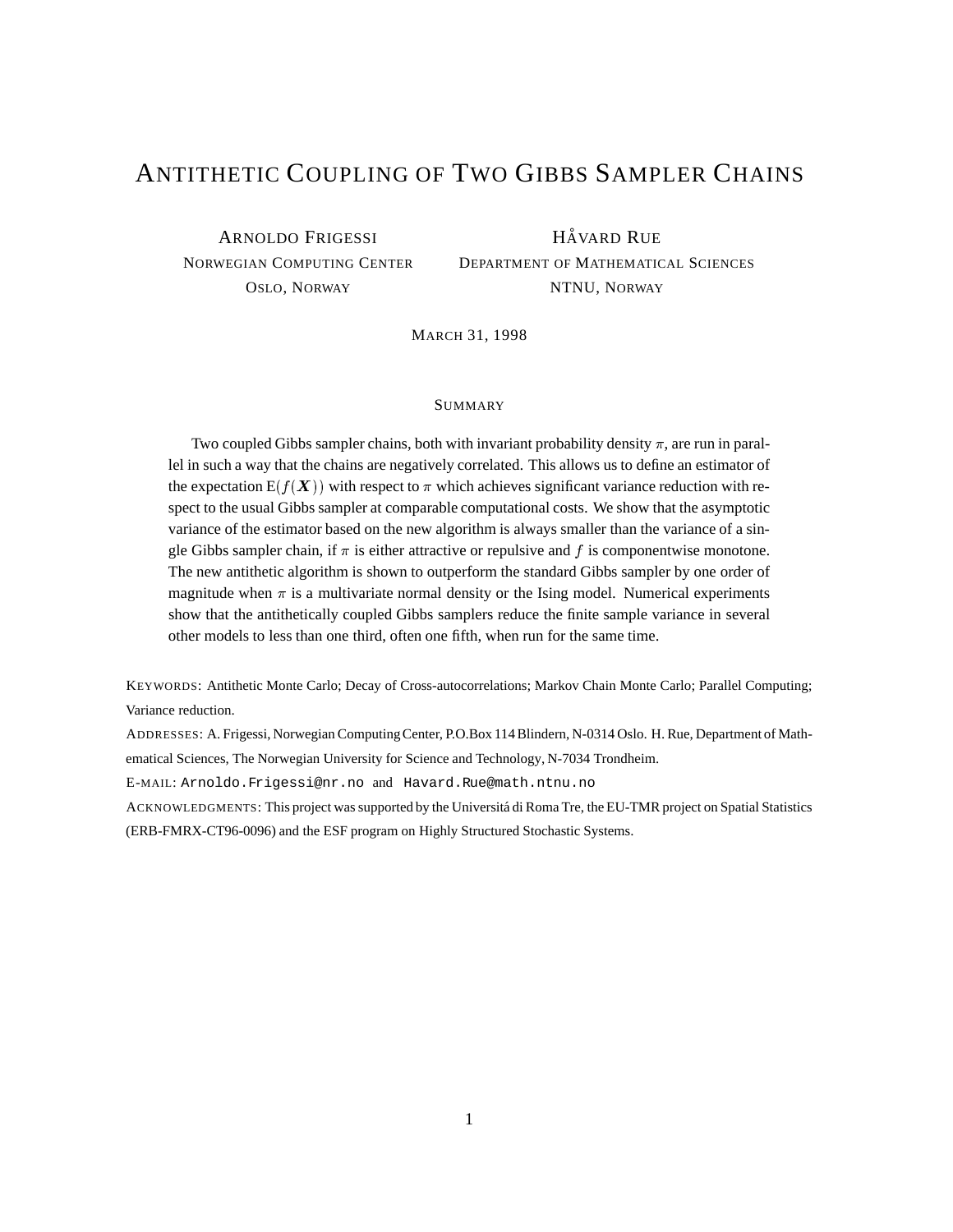### 1 INTRODUCTION

Markov Chain Monte Carlo (MCMC) algorithms allow the approximate calculation of expectations with respect to multivariate probability density functions  $\pi(x)$  defined up to a normalizing constant. We refer the reader to Gilks, Richardson & Spiegelhalter (1996) as a starting point for a vast literature about MCMC methodology. The underlying idea is to construct an ergodic Markov chain with invariant density function  $\pi$ , whose trajectory is easy to simulate without knowing the normalization constant of  $\pi$ . Then in order to approximate the expectation  $E(f(X)) < \infty$  of a function  $f(x)$  with respect to  $\pi$ , one just needs to collect a sample average along the generated trajectory. Let  $X^1,\ldots,X^T$  denote the first T steps of a discrete time Markov chain evolving on  $\Omega$  and converging in law to  $\pi(\bm{x}), \bm{x} \in \Omega$ . By ergodicity we can use the empirical mean of  $f(x)$  to estimate  $E(f(X))$  for large T. In practice it is appropriate to drop an initial part of the trajectory in order to avoid strong dependence from the initial conditions. The sample mean

$$
\hat{f} = \frac{1}{T} \sum_{t=T_0+1}^{T_0+T} f(\bm{X}^t)
$$

is used and we speak of a *burn-in* of length  $T_0$ . The variance var $(\hat{f})$ , calculated with respect to the probability measure over the trajectory space and assumed to be finite, measures the quality of a such an approximation.

In this paper we propose a new algorithm for the estimation of  $E(f(X))$ . The idea is to simulate two MCMC trajectories in parallel, both invariant with respect to  $\pi$ , which are then coupled in such a way that variance reduction can be achieved. Our algorithm is based on the Gibbs sampler, which is a particular MCMC scheme where at each transition one samples from a one dimensional conditional density computed from  $\pi$ . The coupling is inspired by the idea of antithetic sampling in classical Monte Carlo theory.

After the burn-in we split the simulation into two parallel Gibbs sampler chains, both ergodic with respect to  $\pi$ . Let us denote the two chains  $X^t$  and  $Y^t$  for  $t = T_0 + 1, T_0 + 2, \ldots$  Marginally the two processes will look like the usual Gibbs samplers, but their joint probability measure is constructed in such a way that  $X<sup>t</sup>$  and  $Y<sup>t</sup>$  have negative covariance. The idea is to exploit such antithetic behaviour in order to construct an estimator of  $E(f(X))$  with smaller variance than var $(\hat{f})$  but with similar computational complexity. The coupling we propose here is very simple, based on using a common sequence of random numbers. Specifically, if  $X^t$  uses a uniform  $[0, 1)$  random number  $U^t$  to proceed to  $X^{t+1}$ , then  $Y^t$  uses  $1 - U^t$  to proceed to  $Y^{t+1}$ . In classic Monte Carlo theory this type of antithetic coupling is well known to reduce the variance of sample averages of i.i.d. samples. Our contribution is to merge this classical technique into the MCMC methodology. While the basic idea is very simple, the rigorous analysis of the new algorithm needs some care. The new antithetically coupled Gibbs sampler algorithm is precisely defined in Section 2. A pleasant fact is that no significant extra effort is needed to implement the algorithm. In fact, starting from the usual Gibbs sampler code, the modifications required in order to implement the new algorithm are usually very easy.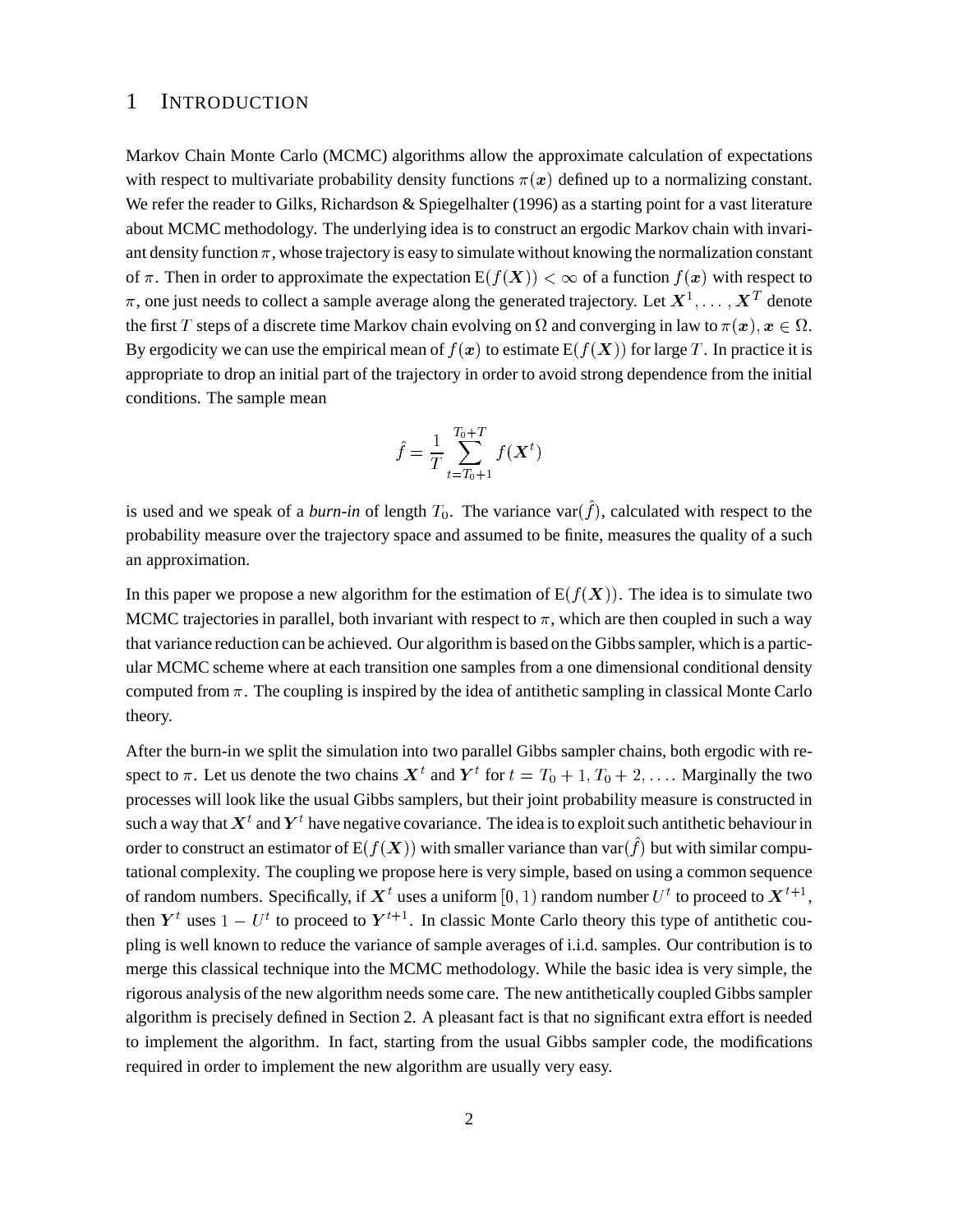We combine the output of the two coupled chains into the asymptotically unbiased estimator

$$
\hat{f} = \frac{1}{T} \sum_{t=T_0+1}^{T_0+T} \frac{f(\mathbf{X}^t) + f(\mathbf{Y}^t)}{2}.
$$
\n(1)

To make a fair comparison between the two coupled Gibbs samplers and the usual single trajectory Gibbs sampler, we have to take into consideration that each iteration of the new algorithm takes twice the computing time of a single Gibbs sampler iteration. Hence we allow the single Gibbs sampler to run for twice as many iterations as the new algorithm. This means that the variance of  $\hat{f}$  in (1) has to be compared with the variance of

$$
\hat{f} = \frac{1}{2T} \sum_{t=T_0+1}^{T_0+2T} f(\boldsymbol{X}^t).
$$
 (2)

We are able to prove a strict inequality between the asymptotic variances of  $\hat{f}$  and  $\hat{f}$  for componentwise monotone functions  $f$  and  $\pi$  in a broad class of densities which includes those which are attractive or repulsive. In particular if  $\pi$  is either the multivariate normal density or the Ising model, then as  $T\to\infty$ 

-

$$
var(\hat{f}) = \mathcal{O}(T^{-2}), \quad \text{while} \quad var(\hat{f}) = \mathcal{O}(T^{-1}). \tag{3}
$$

Assume that instead of running a simple Gibbs sampler, a Metropolis-Hastings algorithm would be used to estimate  $E(f(X))$  when  $\pi$  is the Ising model. If the temperature parameter of the Ising model is large enough, it is known that the Metropolis-Hastings algorithm is faster than the Gibbs sampler, but still it would give rise to an estimator  $\hat{f}$  for which var $(\hat{f}) = \mathcal{O}(T^{-1})$ . Hence in this case the new antithetic Gibbs sampler should be preferred even to Metropolis-Hastings!

Numerical experiments seem to indicate that the new algorithm provides a benefit with respect to the Gibbs sampler in many cases also after a finite number of iterations. The efficiency does not seem to depend on the mixing property of the single Gibbs sampler chain; if the single Gibbs sampler chain is slowly mixing, then the joint Gibbs sampler will also be slow, however the ratio of the variances will not be influenced.

In Section 2 we define the new algorithm and prove that the coupled chains are jointly ergodic and we identify the joint stationary density. (We collect all proofs in the Appendix.) In Section 3 we compare var $(\hat{f})$  with var $(\hat{f})$  as  $T \to \infty$ . It turns out that only the cross-autocovariances between the two coupled chains matter, and we study their sign in Section 4. For component-wise monotone functions  $f$ and  $\pi$  which are either attractive or repulsive, we are able to show that all cross-autocovariances are negative, and hence our new algorithm is strictly better than the single chain Gibbs sampler. We give some arguments (although no rigorous proof) supporting this claim for general targets  $\pi$ . In Section 5 we study the multivariate normal density and the Ising model in more detail; these distributions have a certain localsymmetry propertywhich yields(3). Thisisfurther discussed in Section 6, wherewe show with an example that our new algorithm can be better even with highly unsymmetrical  $\pi$ 's. Section 7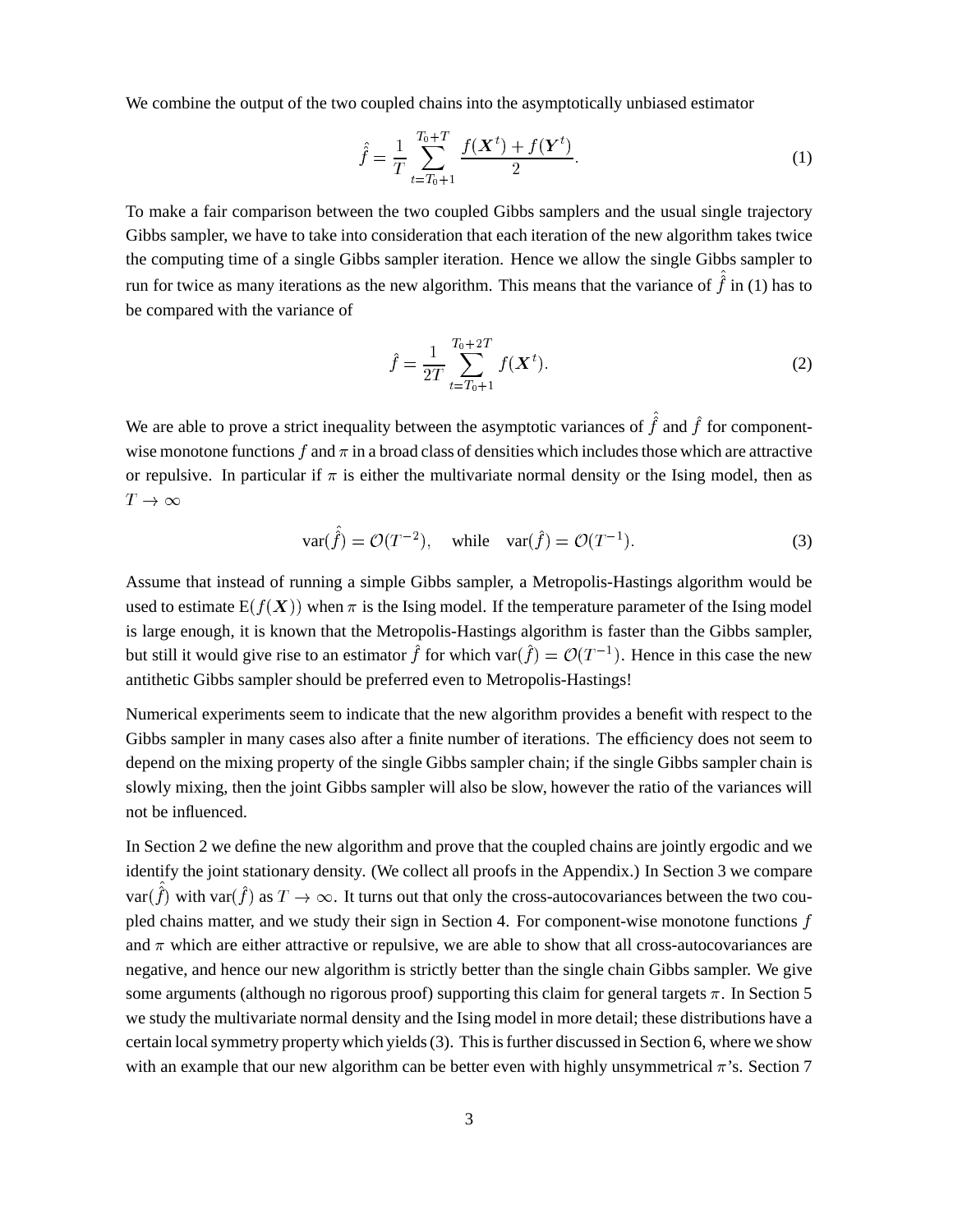is devoted to a discussion of the burn-in of the joint chains compared to the single chain. We argue that the lengths of both burn-in's have the same magnitude. In Section 8 we provide some experimental results applying our new algorithm to the hierarchical Poisson model (Gelfand & Smith, 1990) and the ordered normal means example (Gelfand, Hills, Racine-Poon & Smith, 1990). The experiments show that the performance of the antithetically coupled Gibbs sampler is significantly better than the standard one. The efficiency, defined as  $var(\hat{f})/var(\hat{f})$ , is often larger than five. Looking beyond the - Gibbs sampler, we apply the antithetic coupling also to other MCMC methods and show that still an improvement can be achieved, although the efficiency is often only around two. We explain why this is the case. We end the paper with some final remarks.

# 2 ANTITHETIC COUPLING OF TWO GIBBS SAMPLER CHAINS

Let  $\Omega = S \times S \times \cdots \times S = S^n$  be the *n*-fold product space of a set S, which may be either discrete or continuous. For simplicity we take  $\Omega = \mathbb{R}^n$  and let  $\pi$  be a probability density function that is absolutely continuous with respect to Lebesgue measure. Let  $\boldsymbol{X} = (X_1, X_2, \dots, X_n)$ . The random scan Gibbs sampler for sampling from  $\pi$  is a Markov chain  $X^0, X^1, \dots$  constructed as follows. Given  $X^{t-1} =$ -- , ---- - - $t^{-1}$ , one component in  $\{1, 2, \ldots, n\}$  is chosen uniformly at random. Denote this component by  $i =$  $i_t$ . Only  $X_i^{t-1}$  will be updated by sampling the new value  $X_i^t$  from the conditional density

$$
\pi(x_i|X_j^{t-1} = x_j^{t-1}, \ j \neq i). \tag{4}
$$

The resulting Markov chain is ergodic and  $\pi$ -invariant. Note that while it is possible to update the components in many ways, for example in a periodic order (raster scan), our precise results in Section 4.1 apply only for random scan Gibbs sampling. However, we think that our conclusions are valid also for other updating schemes.

The random scan Gibbs sampler transition can be written as

$$
\mathbf{X}^t = \mathbf{\Phi}(\mathbf{X}^{t-1}, V^t, U^t),\tag{5}
$$

where  $U^1, U^2, \ldots$  is a sequence of i.i.d. random numbers, uniformly distributed in  $[0, 1)$ , and  $V^1, V^2, \ldots$ are i.i.d. random numbers uniform in  $\{1, 2, \ldots, n\}$ . This specific assumption on the distribution of  $V^t$ is not needed in our theory, but is made for simplicity. The random number  $V^t$  identifies the component i to be updated. The  $V^t$ -th component of the vector function  $\boldsymbol{\Phi}$  is the inverse distribution function corresponding to the local conditional density in (4). The other components of  $\Phi$  are identity functions. The random number  $U^t$  is used to obtain the new value for  $X_i^t$ .

Let  $x_{-A} = \{x_i : i \notin A\}$ ,  $A \subset \{1, \ldots, n\}$ . Denote by  $\Upsilon_i(x_{-A}, u)$  the inverse distribution function for  $X_i$  conditioned on  $\bm{X}_{-A\cup\{i\}}=\bm{x}_{-A\cup\{i\}}$  evaluated at  $u$ . Note that the  $V^t$ -th component of  $\bm{\Phi}$  at time t is equal to  $\Upsilon_{V^t}(\boldsymbol{X}^{t-1}, U^t)$ .

We now define the coupled companion chain. It is marginally a  $\pi$ -stationary Gibbs sampler with the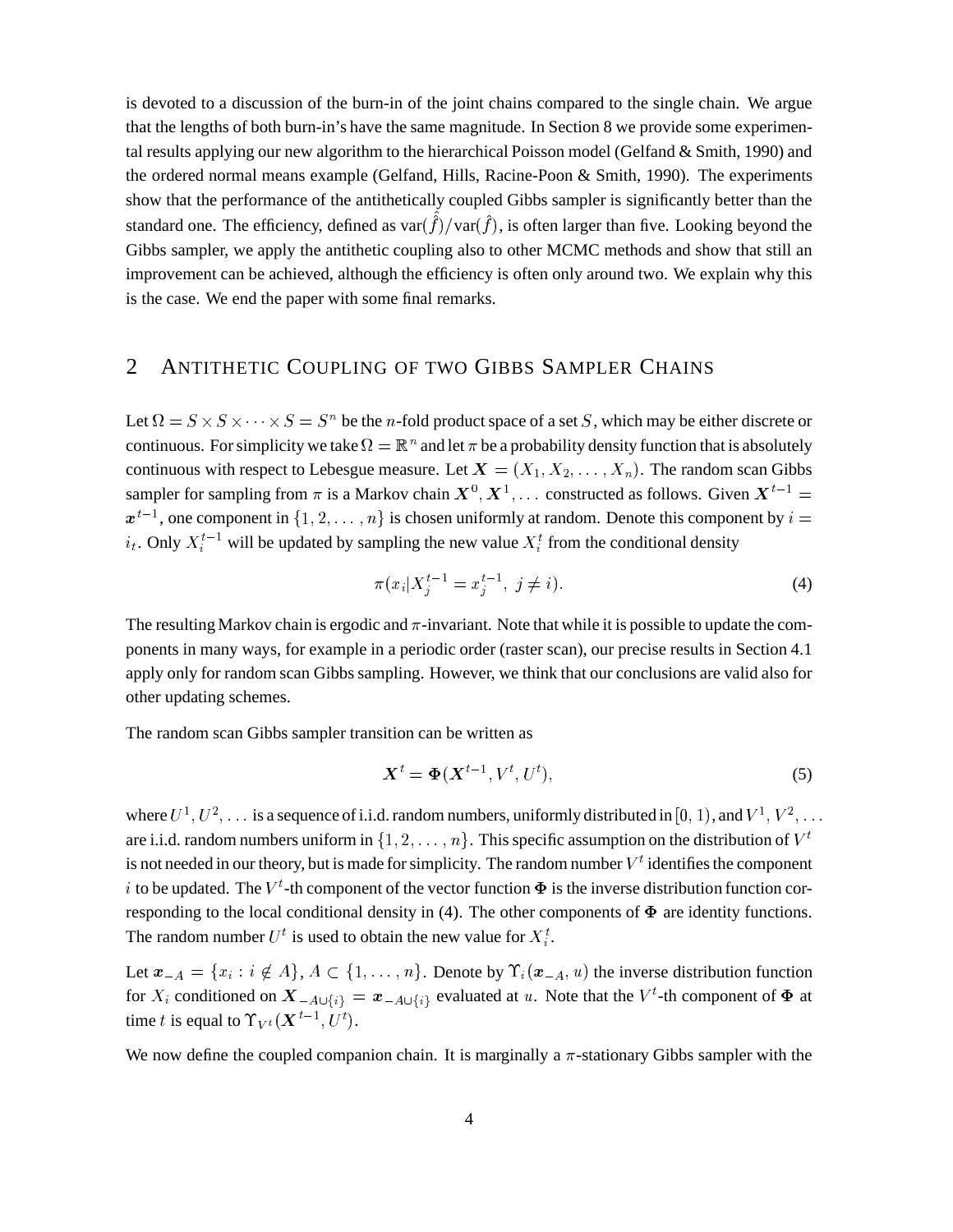same type of scan and evaluation rule as (5),

$$
\boldsymbol{Y}^t = \boldsymbol{\Phi}(\boldsymbol{Y}^{t-1}, V^t, 1 - U^t). \tag{6}
$$

Observe that the common random numbers  $U^t$  and  $V^t$  make  $X^t$  and  $Y^t$  dependent. We call the coupling antithetic because we use  $1-U^t$  in (6). The same component  $V^t$  is updated in both chains. After a burn-in of length  $T_0$ , we start two dependent trajectories, one using (5) and the other (6), and we terminate both chains after a further  $T$  transitions. This algorithm performs  $2T$  Gibbs sampler updates and we will compare it with a single Gibbs sampler chain of length  $2T$ . Notice that the new algorithm requires almost no additional programming compared to the usual simple Gibbs sampler. The two antithetically coupled Gibbs sampler chains allow us to construct the estimator  $\hat{f}$  in (1) which we shall compare to  $\hat{f}$  in (2) for the rest of this paper.

The coupled Gibbs sampler chains jointly form a Markov chain evolving on  $\Omega \times \Omega$ .

THEOREM 1 *The coupled random scan Gibbs sampler chains given in (5) and (6) are jointly a blockwise random scan Gibbs sampler on*  $\Omega \times \Omega$  *with stationary density* 

$$
\mu(\boldsymbol{x}, \boldsymbol{y}) \propto \pi(x_i | \boldsymbol{x}_{-i}) \pi(y_i | \boldsymbol{y}_{-i}) \delta(\boldsymbol{x}, \boldsymbol{y}, i) \mu(\boldsymbol{x}_{-i}, \boldsymbol{y}_{-i}) \tag{7}
$$

$$
\propto \quad \pi(\boldsymbol{x})\pi(\boldsymbol{y})\prod_{i=1}^n \delta(\boldsymbol{x}_{-\{j:\,j
$$

where  $\delta(\mathbf{x}_{-A}, \mathbf{y}_{-A}, i)$  is equal to one if there is a  $u \in [0, 1)$  such that  $x_i = \Upsilon_i(\mathbf{x}_{-A}, u)$  and  $y_i =$  $\Upsilon_i(\bm{y}_{-A}, 1-u)$ . Otherwise  $\delta(\bm{x}_{-A}, \bm{y}_{-A}, i)$  is zero. The transition kernel is given by

$$
p((\boldsymbol{x},\boldsymbol{y}) \to (\boldsymbol{x}',\boldsymbol{y}')) = \frac{1}{n} \sum_{i=1}^{n} \pi(x'_i | \boldsymbol{x}_{-i}) \pi(y'_i | \boldsymbol{y}_{-i}) \ \delta(\boldsymbol{x},\boldsymbol{y},i) \ 1_{[\boldsymbol{x}_{-i} = \boldsymbol{x}'_{-i}, \boldsymbol{y}_{-i} = \boldsymbol{y}'_{-i}]}.
$$
 (9)

The  $\delta$ -function describes the fact that common random numbers are used. It is interesting that the joint chain is also a Gibbs sampler with block updates on a larger space,  $\Omega \times \Omega$ . Each block consists of two indexes that correspond to the same  $V^t$  component in the two chains.

We shall use some results of Liu, Wong & Kong (1995) that need the following regularity condition to hold for  $\pi$ 

$$
\int \frac{\pi(\boldsymbol{x}^0, \boldsymbol{x}^1)^2}{\pi(\boldsymbol{x}^0)} \pi(\boldsymbol{x}^1) \; d\boldsymbol{x}^0 \; d\boldsymbol{x}^1 < \infty. \tag{10}
$$

Here  $\pi(x^0, x^1)$  is the joint stationary density of  $X^0$  and  $X^1$ . Condition (10) is quite common and it guarantees that the marginal Gibbs sampler chain is geometrically ergodic in terms of Pearson's  $\chi^2$ distance, and that the covariance between  $f(\bm{X}^t)$  and  $f(\bm{X}^{t+k})$  goes to zero geometrically fast as  $k \to$  $\infty$ . We shall assume that (10) is satisfied. Refer to Liu, Wong & Kong (1994) and Liu et al. (1995) for further discussion on (10).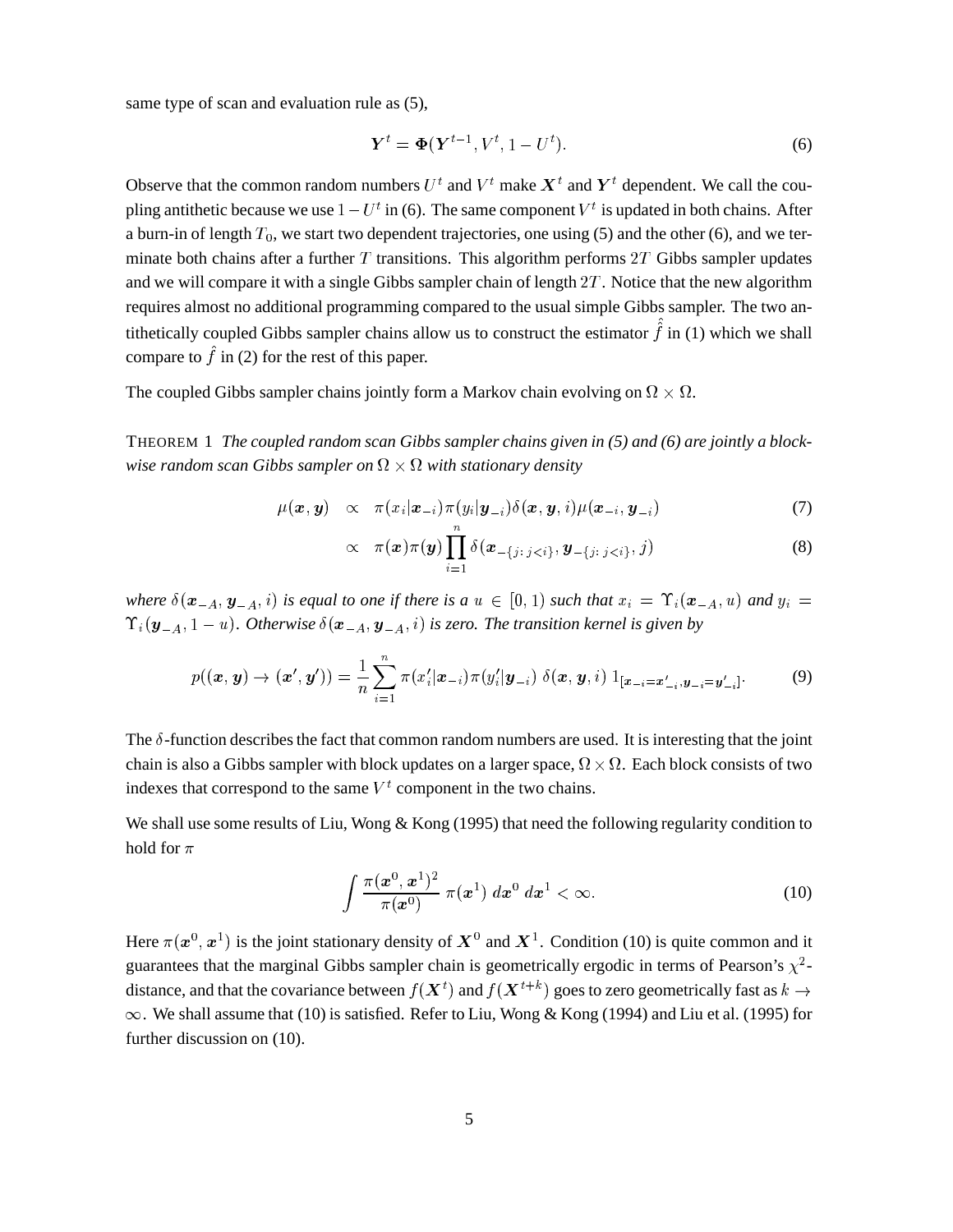### 3 COMPARING ASYMPTOTIC VARIANCES

To evaluate the performance of the antithetically coupled Gibbssampler, we will compare the variance of  $\hat{f}$  with the variance of  $\hat{f}$  (assumed to be finite). Let the coupled chains be started in the stationary distribution  $\mu$ . We shall return to this assumption in Section 7, where we discuss the burn-in period.

THEOREM 2 Assume  $(\bm{X}^0, \bm{Y}^0)$  is distributed according to  $\mu$ . Let  $(\bm{X}^t, \bm{Y}^t)$  be the station V= <sup>5</sup> *be the stationary Markov chain defined by (5) and (6). Let*

$$
\gamma_k = cov(f(\mathbf{X}^0), f(\mathbf{X}^k)), \qquad k = 0, 1, \ldots
$$

*be the marginal autocovariance at lag* ° *of one of the two components, and let*

$$
\beta_k = cov(f(\mathbf{X}^0), f(\mathbf{Y}^k)), \qquad k = 0, 1, \dots
$$

*be the cross-autocovariance at lag* ° *of the two components. Then*

$$
T(\text{var}(\hat{f}) - \text{var}(\hat{\hat{f}})) = \sum_{k=T}^{2T-1} \gamma_k + \frac{1}{2T} \sum_{k=1}^{T-1} k \gamma_k - \frac{1}{2T} \sum_{k=T}^{2T-1} k \gamma_k
$$

$$
-\beta_0/2 - \sum_{k=1}^{T-1} \beta_k + \frac{1}{T} \sum_{k=1}^{T-1} k \beta_k,
$$
(11)

where  $\hat{f}$  is given in (2) and  $\hat{f}$  in (1), and the variances and covariances are computed with respect to *the stationary measure over the appropriate trajectory space. Furthermore, when*  $T \rightarrow \infty$ *,* 

$$
T(var(\hat{f}) - var(\hat{\hat{f}})) = o(1) - \beta_0/2 - \sum_{k=1}^{T-1} \beta_k.
$$
 (12)

When passing to the limit as  $T \to \infty$  in equality (11), using (10), all terms involving the autocorrelations of the marginal chains disappear. The study of the sign of the right hand-side of (11) cannot be done analytically for a finite T, so we consider the case when  $T \to \infty$ . We want to show that the right hand side of (12) is asymptotically positive. This would be true if  $\beta_k \leq 0$  for all k. For this reason we study the sign of the cross-autocovariances  $\beta_k$  in the following section.

Note that if the coupled chains are not started in equilibrium, then (12) still holds if we interpret  $\beta_0$  as  $\frac{1}{T} \sum_{t=1}^{T-1} cov(f(\boldsymbol{X}^t), f(\boldsymbol{Y}^t))$  and  $\beta_k$  si  $(1 + 1)$  (  $(1 + 1)$  )  $(1 + 1)$  (  $(1 + 1)$  )  $(1 + 1)$  (  $(1 + 1)$  )  $(1 + 1)$  (  $(1 + 1)$  )  $(1 + 1)$  $(t)$ ) and  $\beta_k$  similarly.

### 4 THE CROSS-AUTOCOVARIANCE OF THE JOINT CHAIN

We shall assume from now on and without loss of generality that the expected value of  $f(X)$  is zero in order to simplify formulas. To be able to study in general the right hand side of (12) we need to restrict the space of functions f. Our algorithm induces an antithetic dependency structure between  $X<sup>t</sup>$  and <sup>t</sup>. We want that structure to transfer to  $f(\boldsymbol{X}^t)$  and  $f(\boldsymbol{Y}^t)$  as well.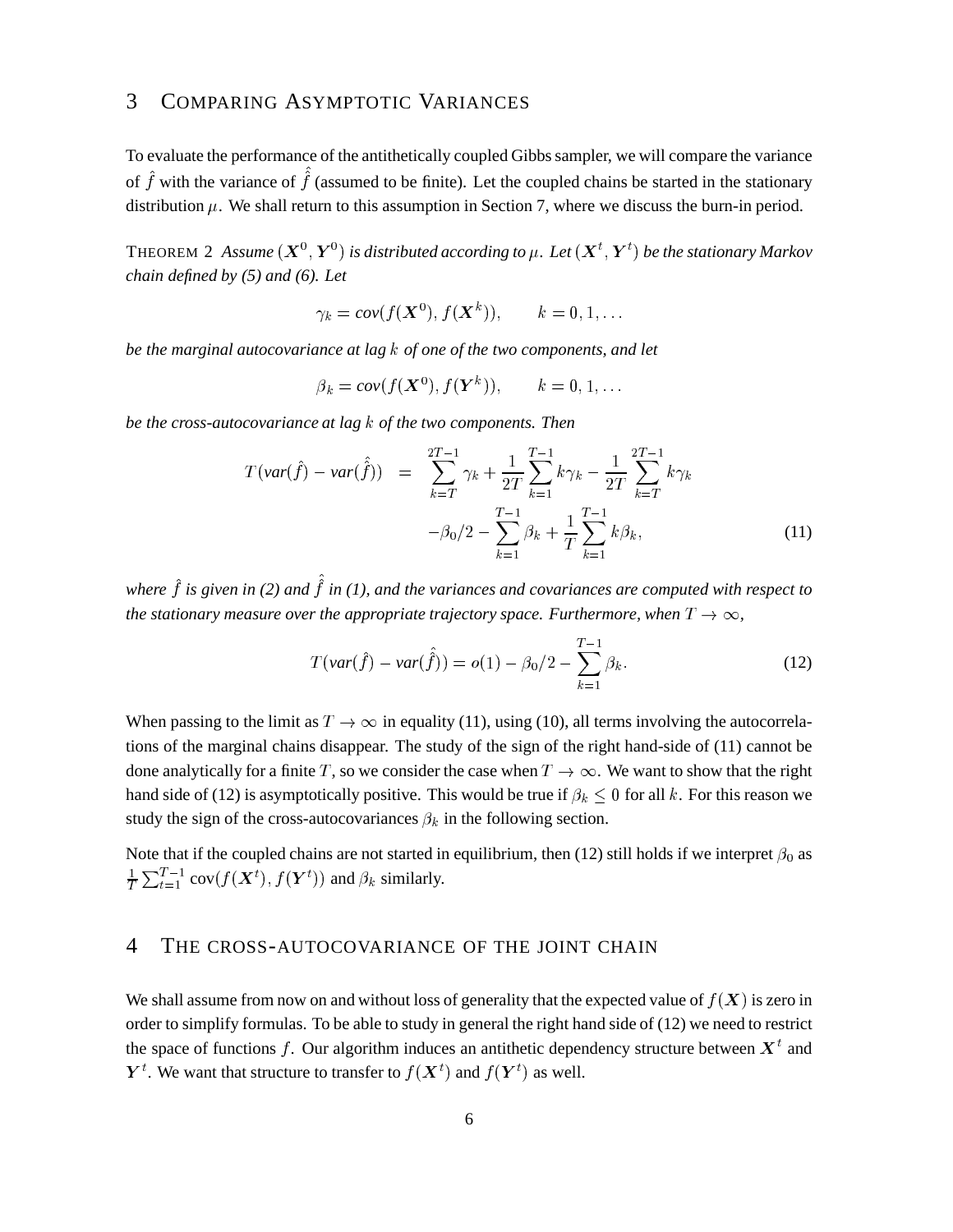DEFINITION 1 Let F be the class of non-constant functions  $f : \Omega \to \mathbb{R}$  whose *i*-th component is *monotonically either decreasing or increasing in*  $x_i$  *whatever values*  $\boldsymbol{x}_{-i}$  *takes, for each*  $i$ *.* 

Some possible choices for  $f \in \mathcal{F}$  are  $f(x) = \sum_i g_i(x_i)$ , and  $f(x) = \prod_i g_i(x_i)$ , where the  $g_i(\cdot)$  are monotonic functions.

We start with the sign of the cross-autocovariance at lag zero,  $\beta_0$ . In order to show that (12) is positive it is important that  $\beta_0$  is negative. A consequence of Lemma 2, used in the Appendix to prove Theorem 2, is that  $|\beta_k| \leq \mathcal{O}(1/k)$  as  $k \to \infty$ , so that  $\beta_0$  is the leading term in (12). The following theorem does not assume that the joint chains are in equilibrium.

THEOREM 3 *Consider the coupled random scan Gibbs sampler chains*  $(\boldsymbol{X}^t, \boldsymbol{Y}^t)$ *, and assume*  $\boldsymbol{\delta}$ V=  $f^{(t)}$ , and assume  $f \in \mathcal{F}$ . For every  $t \geq 1$  it holds that  $cov(f(\boldsymbol{X}^t),f(\boldsymbol{Y}^t)) \leq 0$ . If th () =  $\sim$  500  $\sim$  500  $\sim$  500  $\sim$  $D(x) \leq 0$ . If the chain  $(X^t, Y^t)$  is stationary, (=  $f(t)$  is stationary, then  $\beta_0 \leq 0$ . *Furthermore, if*  $var(f(X)) > 0$ *, then*  $\beta_0 < 0$ .

Notice that  $f \in \mathcal{F}$  is not necessary for  $\beta_0 \leq 0$  to hold. The important fact is that f preserves antithetic dependency of  $X^t$  and  $Y^t$ . It is not possible to improve the upper bound on  $\beta_0$  without imposing further assumptions on  $\pi$  (Joe, 1997, pp. 81).

### 4.1 ATTRACTIVE OR REPULSIVE TARGET DENSITIES

We prove in the case of attractive or repulsive target distributions that  $\beta_k \leq 0$ , for all k, and hence the variance of  $\hat{f}$  is always less than the variance of  $\hat{f}$  as  $T \to \infty$ . Our result are based on the technique of iterated conditional expectations introduced by Liu et al. (1994) and Liu et al. (1995).

For simplicity, let us first consider only the  $X<sup>t</sup>$ -chain. Let  $i<sub>t</sub>$  be the *random variable* describing which site is updated in moving from  $X^t$  to  $X^{t+1}$ . Notice that  $f(X^t)$  and  $f(X^{t+1})$  are conditionally independent given  $(X_{-i_t}^t, i_t)$  (which we in the following write as  $X_{-i_t}^t$  for short), and that  $f(X_{-i_t}^t)$  and s and state the state of the state of the state of the state of the state of the state of the state of the state of the state of the state of the state of the state of the state of the state of the state of the state of th  $f(X_{-i_{t+1}}^{t+1})$  are conditional independent given  $X^{t+1}$ . Furthermore  $f(X^t)$  and  $f(X_{-i_t}^t)$  have the same joint distribution as  $f(\bm{X}^{t+1})$  and  $f(\bm{X}_{-i_t}^{t})$ , and this distribution does not depend on time  $t$  as a result of the stationarity. To illustrate the use of these facts, we write

$$
\gamma_1 = \mathbf{E}(f(\mathbf{X}^t)f(\mathbf{X}^{t+1})) = \mathbf{E}(\mathbf{E}(f(\mathbf{X}^t)f(\mathbf{X}^{t+1})|\mathbf{X}_{-i_t}^t)) = \mathbf{E}([\mathbf{E}(f(\mathbf{X})|\mathbf{X}_{-i})]^2) \ge 0
$$
 (13)

showing that  $\gamma_1$  is positive for a random scan Gibbs sampler (Liu et al., 1995). Note that expectation with respect to  $X_{-i}$  is a shorthand for  $E_i(E_{\boldsymbol{X}_{-i}}(\cdot|i))$ . The expressions for  $\gamma_k$  get more complicated for higher order lags, see the cited references for details. Using this technique on the joint chain, we obtain the following formulas for the cross-autocovariances.

THEOREM 4 The cross-autocovariances for the joint  $(X^t, Y^t)$  chain can be (= <sup>5</sup> *chain can be expressed as*

$$
\beta_k = \begin{cases} E(g^{(k)}(\mathbf{X}_{-i})g^{(k)}(\mathbf{Y}_{-i})), & \text{for } k \text{ odd} \\ E(g^{(k)}(\mathbf{X})g^{(k)}(\mathbf{Y})), & \text{for } k \text{ even} \end{cases}
$$
(14)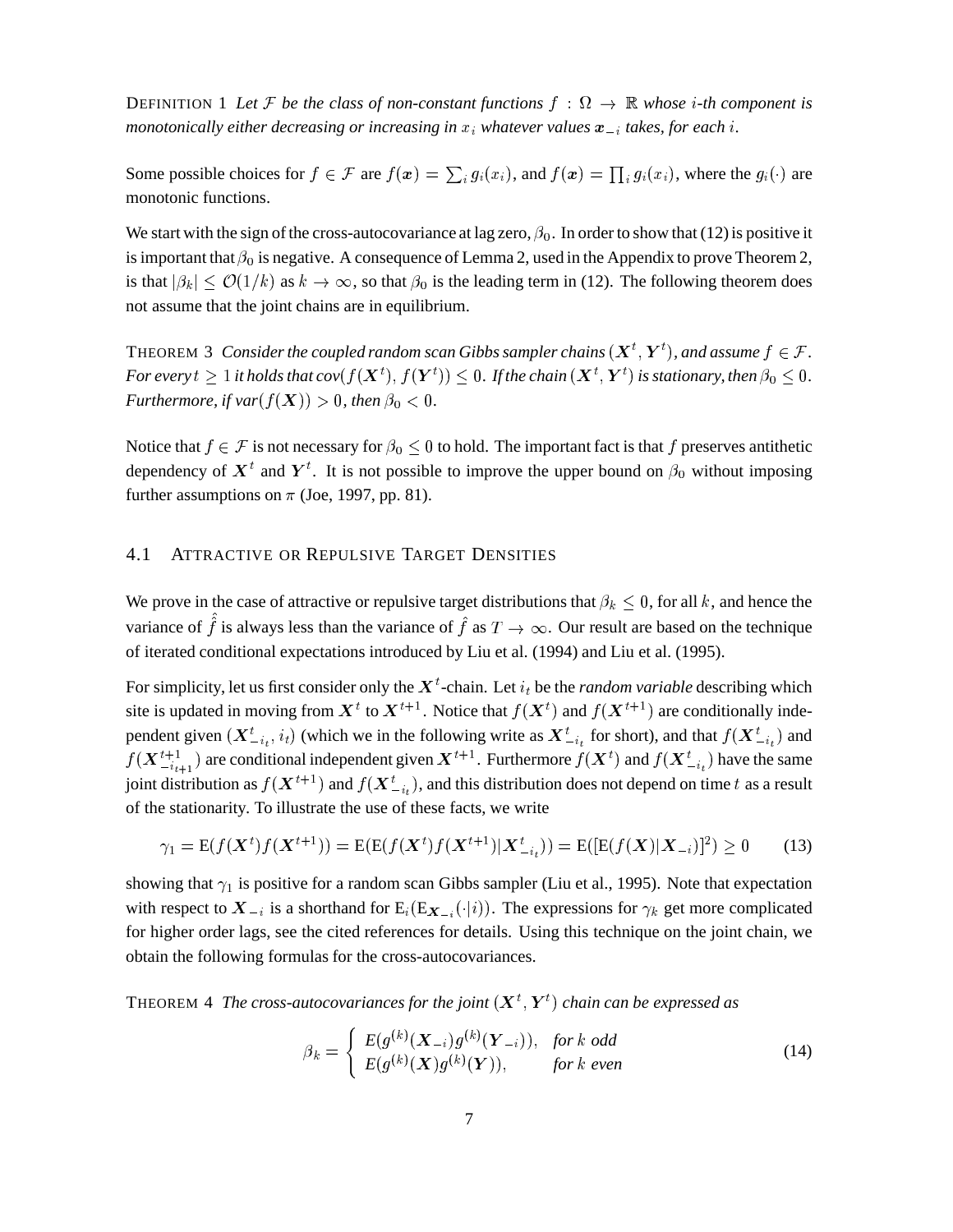where

$$
g^{(k)}(\cdot)=E(\ldots E(E(f(\boldsymbol{X})|\boldsymbol{X}_{-i})|\boldsymbol{X})|\boldsymbol{X}_{-i}\ldots)
$$

is a sequence of k iterated conditional expectations alternating  $X_{-i}$  and X.

Expression (14) makes it possible to interpret  $\beta_k$  as the cross-autocovariance of  $g^{(k)}(\cdot)$  at lag zero. We can then make use of Theorem 3 to prove that under certain conditions  $\beta_k \leq 0$  for all k, and hence that the antithetic estimate  $(1)$  is always better asymptotically than  $(2)$ . The required conditions are that  $f \in \mathcal{F}$  and that for each i

$$
E(f(X)|\boldsymbol{x}_{-i})\tag{15}
$$

is monotonically either increasing in  $x_j, \forall j \neq i$ , or decreasing in  $x_j, \forall j \neq i$ .

THEOREM 5 Assume  $f \in \mathcal{F}$  and  $g^{(1)}(\mathbf{x}_{-i}) = E(f(\mathbf{X})|\mathbf{x}_{-i})$  is either monotonic increasing in  $x_i, \forall j \neq j$ *i*, or monotonic decreasing in  $x_i, \forall j \neq i$ , then  $\beta_k \leq 0, \forall k$ .

We can relate the condition of monotonicity of  $(15)$  to attractive and repulsive models. In the literature  $\pi$  is called attractive if

$$
\pi(X_i \leq x_i | \boldsymbol{x}_{-i}) \leq \pi(X_i \leq x_i | \boldsymbol{x}'_{-i}), \qquad \text{for} \quad \boldsymbol{x}_{-i} \geq \boldsymbol{x}'_{-i}, \ \forall \boldsymbol{x}, \boldsymbol{x}' \in \Omega,
$$
 (16)

assuming the partial ordering of  $\Omega$  given by  $x_A \geq x'_A$  if  $x_i \geq x'_i$  for all  $i \in A$ .  $\pi$  is repulsive if (16) holds with " $\geq$ " in the first inequality. See Møller (1997) for many examples of such attractive and repulsive models. Define  $\mathcal{F}^+$  and  $\mathcal{F}^-$  as the set of functions  $f \in \mathcal{F}$  that are monotonic increasing in all  $x_i$  or decreasing in all  $x_i$ , respectively. The monotonicity condition of (15) is guaranteed when  $f \in \mathcal{F}^+ \cup \mathcal{F}^-$  and  $\pi$  is either attractive or repulsive.

Note that  $\beta_k$  will be negative for more general densities  $\pi$  and functions f, but our proof requires these assumptions.

#### $4.2$ APPROXIMATING THE EFFICIENCY

Although attractive or repulsive models are often encountered, we would like to extend our theory to general target densities and quantify the gain obtained using the new algorithm. We are however not able to do this rigorously. In this section we give some evidence that possibly in general  $\beta_k \leq 0$ ,  $\forall k$ , for  $f \in \mathcal{F}$ . We shall show that approximately

$$
\beta_k \approx \beta_0 \gamma_k / \gamma_0 \tag{17}
$$

provided that

$$
E(f(\mathbf{X}^{t+k}) \mid \mathbf{x}^t) \approx \frac{\gamma_k}{\gamma_0} f(\mathbf{x}^t).
$$
\n(18)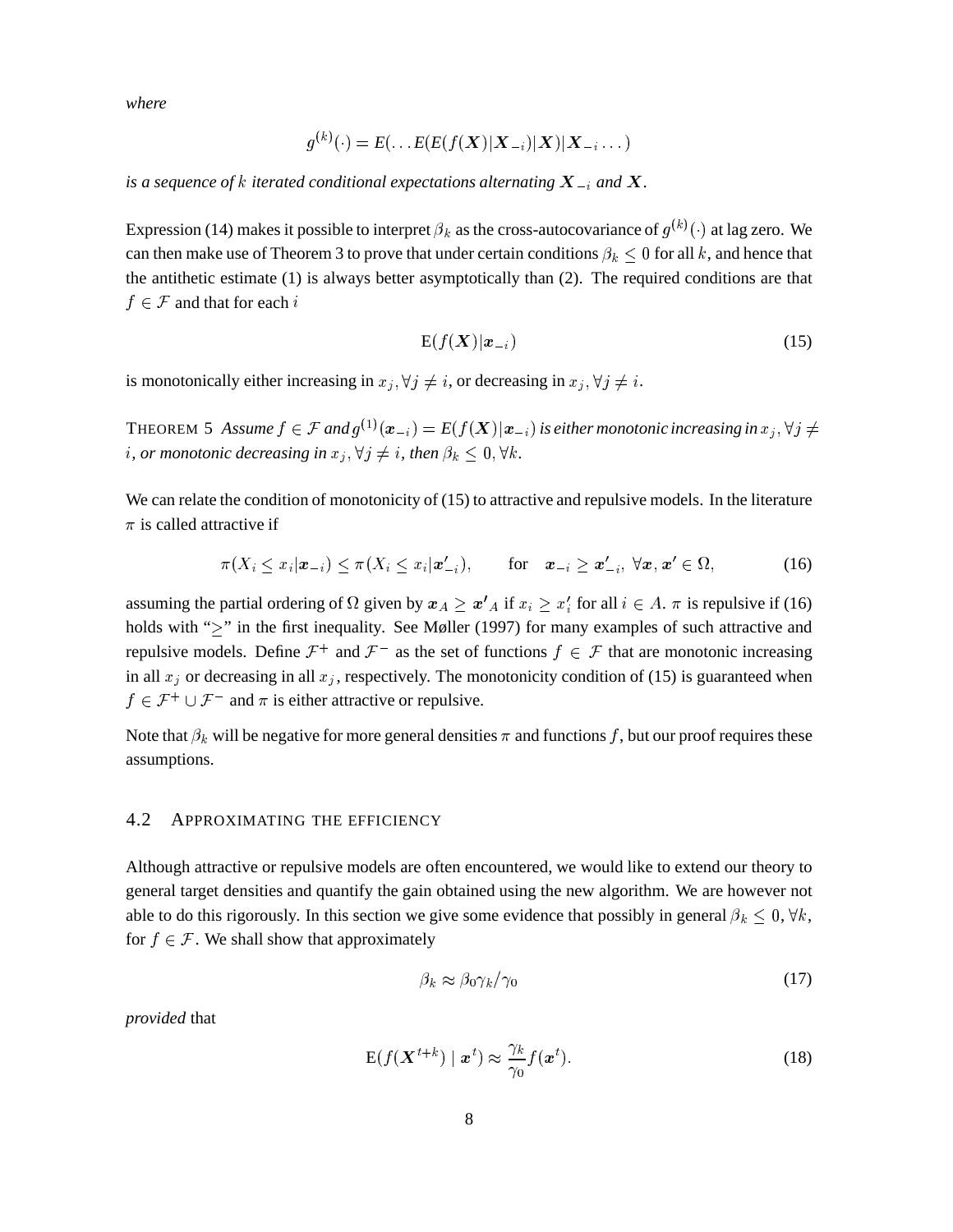In other words, if the best linear k-step ahead predictor (in terms of  $f(\bm{x}^t)$ ) is close to the k-step ahead conditional expectation, then  $\beta_k \leq 0$ ,  $\forall k$ , and  $|\beta_k|$  decays geometrically to zero. Note that (18) (and hence (17)) is exact for any linear  $f$  if  $\pi$  is multivariate normal. This is a significant special case. Because a multivariate normal is often the large sample limit in inference, we might expect (18) to hold more generally for large sample sizes. We will return to the multivariate normal distribution in Section 5.

Equation (17) follows from

$$
\beta_k = \mathbf{E}(f(\mathbf{X}^t)f(\mathbf{Y}^{t+k})) = \mathbf{E}(\mathbf{E}(f(\mathbf{X}^t)f(\mathbf{Y}^{t+k}) | \mathbf{Y}^t))
$$
  
=  $\mathbf{E}(f(\mathbf{X}^t)\mathbf{E}(f(\mathbf{Y}^{t+k}) | \mathbf{Y}^t)) \approx \mathbf{E}(f(\mathbf{X}^t) \frac{\gamma_k}{\gamma_0}f(\mathbf{Y}^t)) = \beta_0 \frac{\gamma_k}{\gamma_0},$ 

using (18). Using approximation (18), we can calculate the efficiency of  $\hat{f}$  compared to  $\hat{f}$  as  $T \to \infty$ ,

$$
\text{eff}(\hat{f}, \hat{f}) \equiv \frac{\text{var}(\hat{f})}{\text{var}(\hat{f})} \sim \frac{1}{1 + \beta_0/\gamma_0}.
$$

As  $\beta_0 < 0$ , the new antithetic algorithm is always better if (18) holds. Thus, if the cross-autocorrelation at lag zero,  $\beta_0/\gamma_0$ , is equal to, say,  $-2/3$ , then the efficiency is approximately 3. In our experiments reported in Section 8, we always obtain efficiencies larger than three. This means that the computational costs can be reduced to at least one third. Note further that the efficiency under approximation (18) does not depend on  $\gamma_k$ ,  $k > 0$ , which indicates that the efficiency does not depend on the specific mixing properties of the marginal chain, which is assumed to be geometrically ergodic by (10).

## 5 TARGET DENSITIES WITH A CERTAIN LOCAL SYMMETRY

In this section we will present a striking result for the variance of  $\hat{f}$  when the target density  $\pi$  satisfies certain symmetry conditions fulfilled by the multivariate normal, the Ising model and a few others. Let  $\nu(\bm{x}, \bm{y})$  be any density defined on  $\Omega \times \Omega$  with the same positive support as  $\pi \times \pi$ .

THEOREM 6 For any linear  $f$ , let  $\pi$  be either the multivariate normal or the Ising model

$$
\pi(\boldsymbol{x}) \propto \exp(\beta \sum_{i \sim j} x_i x_j), \qquad x_i \in \{-1, +1\},\
$$

where the sum is taken over all nearest neighbours on a regular grid  $\Lambda\subset\mathbb{Z}^2.$  Then, var $(\hat{\hat{f}})=0$  if the *joint chains start in*  $\mu$ *, while*  $var(\hat{f}) \leq \mathcal{O}_p(T^{-2})$  *<i>if the joint chains start in*  $\nu \neq \mu$ *, where*  $\mathcal{O}_p$  *is with respect to the site updating distribution as*  $T \rightarrow \infty$ *.* 

The theorem is surprising because it shows that coupling two Gibbs sampler chains allows us to reduce variances by a full order of magnitude. Furthermore, because var $(\hat{f}) = 0$ , once the stationary distribution  $\mu$  is reached, one joint sample is enough to estimate the expected value of  $f(X)$ . When  $\pi$  is a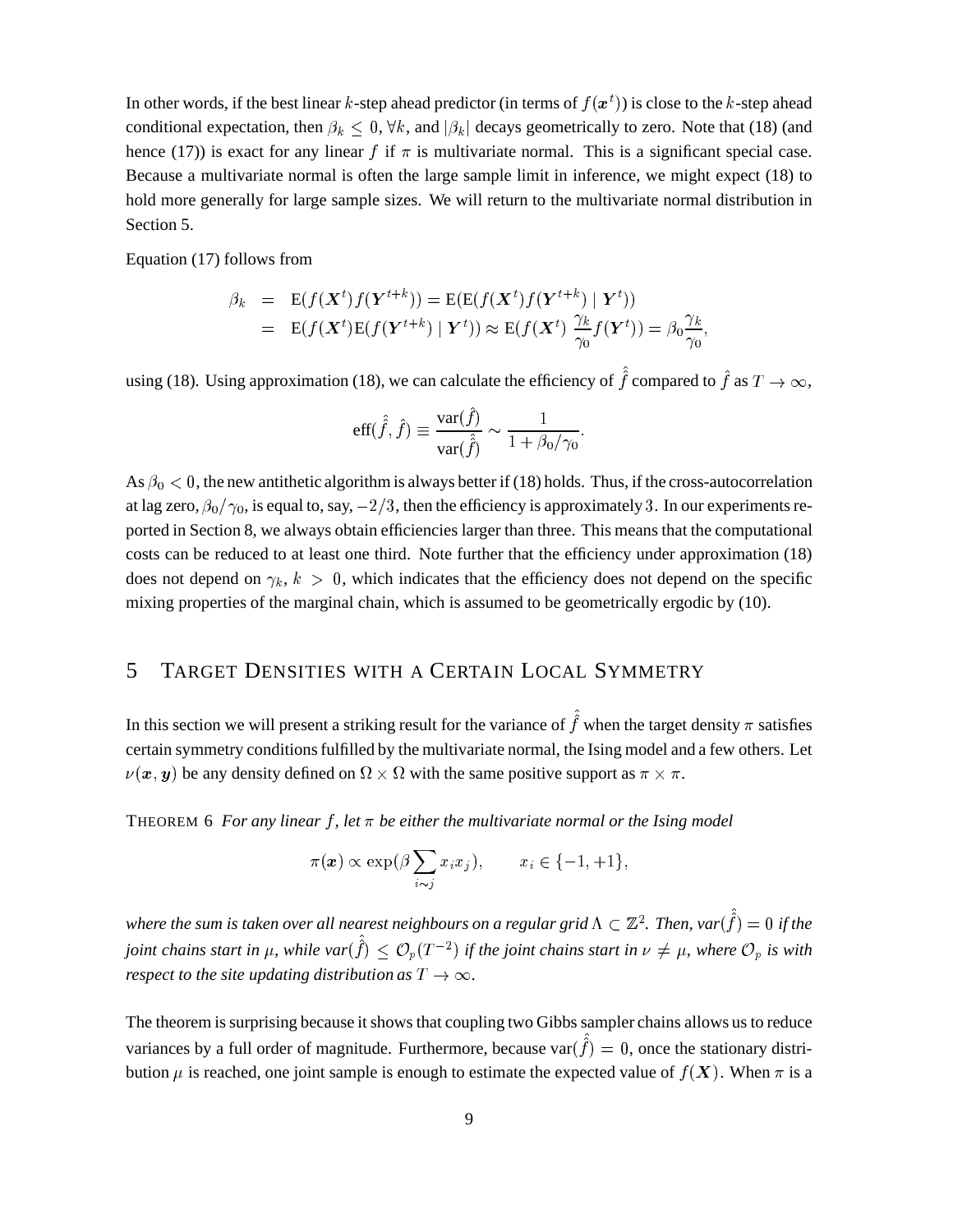multivariate normal, the proof of the theorem is an immediate consequence of the following lemma, while some more work is needed for the Ising model.

LEMMA 1 Assume  $\pi(x_i|\mathbf{x}_{-i}) = \psi_i(x_i - \tilde{x}_i)$ ,  $\forall i$ , where  $\psi_i(\cdot)$  is symmetric around zero, and  $\tilde{x}_i$  is the median in  $\pi(x_i|\mathbf{x}_{-i})$  which can be written as  $\widetilde{x}_i = A_i \mathbf{x}_{-i}$  for some matrix  $A_i$ . Then for any linear  $f$ , var $(\hat{f}) = 0$  if the joint chain starts in  $\mu$ , and var $(\hat{f}) \leq \mathcal{O}_p(T^{-2})$  if the joint chains start in  $\nu \neq \mu$ , where  $\mathcal{O}_p$  is with respect to the site updating distribution.

It is this specific symmetry of the conditional density with respect to the median that is linear in the conditioning components that makes in some way the joint chain deterministic, as can be seen from the proof. If  $\pi$  is a multivariate normal, then this lemma holds because the conditional median equals the conditional mean which is linear in  $x_{-i}$ , and the conditional variance does not depend on  $x_{-i}$ . Another  $\pi$ , sometimes used for smoothing, that satisfies the conditions of Lemma 1 is

$$
\pi(\boldsymbol{x}) \propto \exp(-\sum_{i,j} a_{ij} (x_i - x_j)^2),
$$

where  $a_{ij} \geq 0$  and  $x_1$ , say, is fixed.

#### **LOCALLY NON-SYMMETRIC TARGET DISTRIBUTIONS** 6

Lemma 1 may indicate that an important property for achieving variance reduction with the new method is a certain type of symmetry of the conditional distributions. To gain more insight we will now study analytically the same coupling applied to two stationary autoregressive processes. These mimic the behavior of the two Gibbs sampler chains.

Let  $X<sup>t</sup>$  be the real valued autoregressive process

$$
X^t = \phi X^{t-1} + \epsilon_x^t, \qquad t > 0,
$$
\n<sup>(19)</sup>

started in equilibrium at time zero. Here,  $|\phi| < 1$  to ensure stationarity, and  $\epsilon_x^t$  are i.i.d. binary variables with  $P(\epsilon_x^t = 1) = p \ge 1/2$  and  $P(\epsilon_x^t = 0) = 1 - p$ . Although this is not a Gibbs sampler, it has the same flavor. It is known that the Gibbs sampler is a multivariate autoregressive process of order one if  $\pi$  is Gaussian. We chose  $f(x) = x$  so that the goal is to estimate the mean  $E(X) = p/(1 - \phi)$ . The variance of  $\hat{f}$  is

$$
\text{var}(\hat{f}) = \text{var}(\frac{1}{2T} \sum_{t=1}^{2T} X^t) \sim \tau_x/(2T), \quad \text{where} \quad \tau_x = \gamma_0 + 2 \sum_{k=1}^{\infty} \gamma_k
$$
 (20)

is the *integrated autocovariance time*. We want to compare the variance in (20) with that obtained using two realizations of (19),  $X^t$  and  $Y^t$ , where  $X^t$  is sampled (forward in time) using the uniform variable  $U^t$ 's and  $Y^t$  is sampled using  $1 - U^t$ . We compare (20) with the variance of  $\hat{f}$ , where

$$
\text{var}(\hat{f}) = \text{var}(\frac{1}{T} \sum_{t=1}^T \frac{X^t + Y^t}{2}) \equiv \text{var}(\frac{1}{T} \sum_{t=1}^T Z^t) \sim \tau_z/T.
$$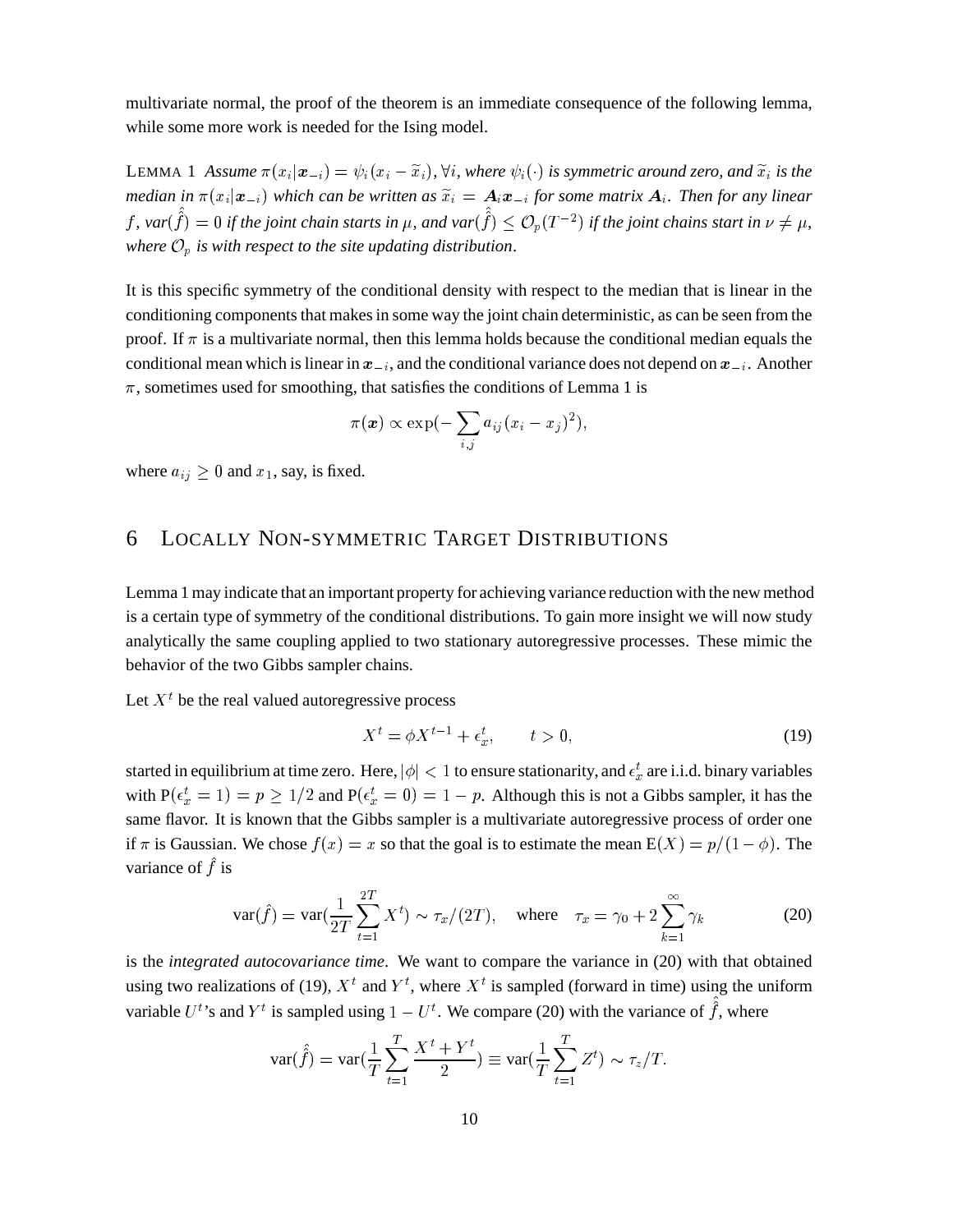By noting that  $Z^t$  is an autoregressive process of the same form as (19), with  $\epsilon_z^t$  equal to one with probability  $2p - 1$  and equals otherwise  $1/2$ , we obtain the efficiency of  $\hat{f}$  compared to  $\hat{f}$  as

$$
\text{eff}(\hat{f}, \hat{f}) \sim \frac{\tau_x}{2\tau_z} = \frac{1}{2 - 1/p}, \qquad p > 1/2,\tag{21}
$$

where we make use of the exponentially decaying autocovariances of  $X<sup>t</sup>$  and  $Z<sup>t</sup>$ . This result shows that the antithetic estimate is always better, and that the efficiency tends to  $\infty$  as the symmetry increases, i.e.  $p \to 1/2$ , and to one as the symmetry decreases, i.e.  $p \to 1$ . For  $p = 1/2$  (perfect symmetry), the variance of  $\hat{f}$  is again of  $\mathcal{O}(T^{-2})$ . Notice that the length of the burn-in of the joint and marginal chain is similar, as both are autoregressive processes of the same form (19).

We compute the cross-autocovariance  $\beta_0$  by comparing the asymptotic variance in (23) with the difference  $(12)$  in Theorem 2, and we obtain further

$$
\beta_k = -\frac{(1-p)^2}{1-\phi^2} \phi^{|k|}.
$$

This results shows that (18) holds exactly also for this model. Furthermore  $\beta_k$  is minimal when  $p =$  $1/2$  and  $\beta_k = 0$  if  $p = 1$ . Also note that  $\beta_k$  is decreasing with increasing  $\phi$ ,  $\phi > 0$ . Because a large  $\phi$  in (19) makes the estimation problem harder, one might therefore believe that there is an increasing benefit from using the antithetic idea for strongly positively correlated Gibbs sampler chains. However, the fact that  $\phi$  cancels in (21) indicates that the efficiency of the new algorithm does not depend on the mixing properties of the marginal chain, see also Section 4.2.

#### THE BURN-IN 7

We have seen that for the autoregressive example in Section 6, the burn-in of the joint antithetic chain is of the same order as the burn-in of the marginal chain. In this section we will argue that this is a general picture: the burn-in of the joint chain  $(\mathbf{X}^t, \mathbf{Y}^t)$  needed to reach the stationary distribution  $\mu$  is generally of the same order as the burn-in of the single chain  $X^t$  converging to  $\pi$ . Assume for simplicity that  $\Omega$  is finite.

We use a further coupling argument. Consider a new pair of chains  $(\tilde{\boldsymbol{X}}^{t}, \tilde{\boldsymbol{Y}}^{t})$  that evolves with the same transition kernel as  $(X^t, Y^t)$  but is started in equilibrium  $\mu$  and shares with  $(X^t, Y^t)$  all random numbers. This means that  $\mathbf{X}^t$  and  $\mathbf{X}^t$  both use the random number  $U^t$  to evolve to  $\mathbf{X}^{t+1}$  and  $\tilde{\boldsymbol{X}}^{t+1}$ , and  $\boldsymbol{Y}^t$  and  $\tilde{\boldsymbol{Y}}^t$  both use  $1 - U^t$  to evolve to  $\boldsymbol{Y}^{t+1}$  and  $\tilde{\boldsymbol{Y}}^{t+1}$ . This is the natural coupling of  $(\tilde{\boldsymbol{X}}^{t}, \tilde{\boldsymbol{Y}}^{t})$  with  $(\boldsymbol{X}^{t}, \boldsymbol{Y}^{t})$ . Once the two pairs of chains meet at time t, they coalesce, and we know that  $(\mathbf{X}^t, \mathbf{Y}^t) \sim \mu$ . For coalescence of the two pairs of chains to happen, both the components have to coalesce, i.e. there are two random times  $\zeta_x, \zeta_y$ , such that  $\tilde{\boldsymbol{X}}^{\zeta_x} = \boldsymbol{X}^{\zeta_x}$ , and  $\tilde{\boldsymbol{Y}}^{\zeta_y} = \boldsymbol{Y}^{\zeta_y}$ . The coupling time for the two pair chains is  $\tilde{\zeta} = \max{\{\zeta_x, \zeta_y\}}$ . The marginal coupling times  $\zeta_x$  and  $\zeta_y$  are dependent but they do have the same marginal distribution. Moreover, if we repeat the whole argument for a single Gibbs sampler targeting  $\pi$ , the coupling time would have the same distribution as  $\zeta_x$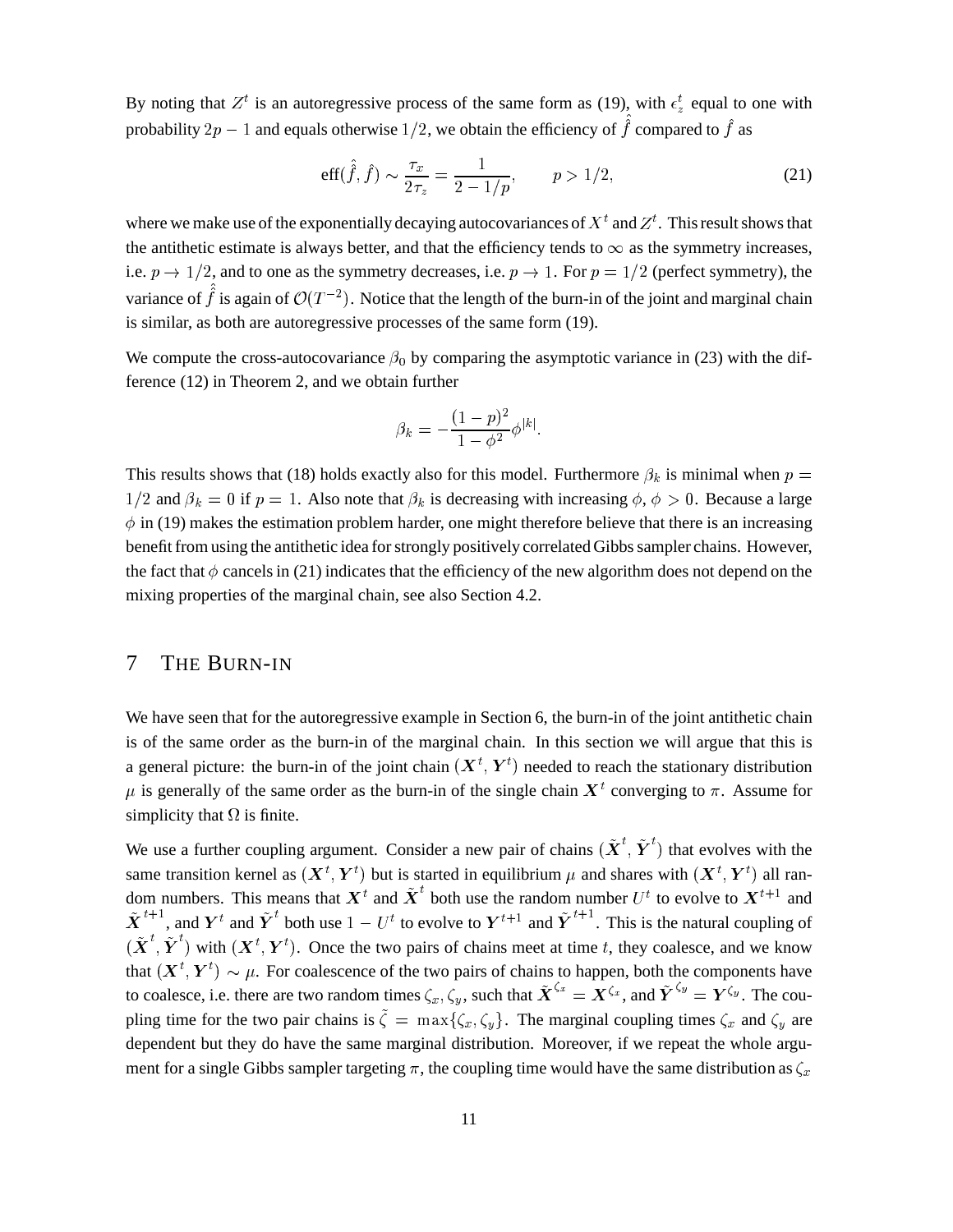(and  $\zeta_y$ ). Therefore, coupling of the joint chains takes a time  $\tilde{\zeta}$  that is similar to  $\zeta_x$ , i.e.  $\mathcal{O}_p(\tilde{\zeta}/\zeta_x) = 1$ . Furthermore, it is easy to show that  $E(\tilde{\zeta}) \leq 2E(\zeta_x)$ . The motivation for using the coupling argument is that the total variation norm of the difference between  $\mu$  and the density at time t of  $(X^t, Y^t)$  is less or equal to  $Pr(\zeta > t)$ . However, often the coupling inequality gives a reasonably good bound of the burn-in period. A further indication that the burn-in of the joint chain is of the same length as the burnin of the marginal one comes from the exponential decay of the cross-autocovariances. In practice the length of the burn-in period is always taken to be considerably shorter than the  $T$  iterations used for averaging.

#### **NUMERICAL EXPERIMENTS** 8

In this section we apply our new Gibbs sampler algorithm to two well studied data sets, the hierarchical Poisson model (Gelfand & Smith, 1990) and the ordered normal means example (Gelfand et al., 1990). The main purposes are to evaluate the performance of the new algorithm for finite  $T$  and to quantify the efficiency w.r.t. the usual Gibbs sampler. We will also present antithetically coupled Metropolis-Hastings chains and discuss their performance.

#### 8.1 HIERARCHICAL POISSON MODEL

Gelfand & Smith (1990) present counts  $s = (s_1, \ldots, s_n)$  of failures in  $n = 10$  pump systems at a nuclear power plant, where the times of operation  $t = (t_1, \ldots, t_n)$  for each system are known. The hierarchical model assumes  $s_k \sim \text{Poisson}(\lambda_k t_k)$ , and a common Gamma prior for the failure rate  $\lambda_k$ of each pump,  $\lambda_k \sim \Gamma(\alpha, \beta)$ . The problem is to infer on  $\alpha$  and on the inverse scale  $\beta$ . We take as prior for  $\alpha$  the exponential distribution with mean one, and for  $\beta$  a  $\Gamma(0.1, 1.0)$  distribution. We shall estimate the posterior means of  $\alpha$  and  $\beta$ .

The conjugate priors ensure that  $\lambda_1$  is  $\Gamma$ -distributed conditional on the remaining variables, as are  $\lambda_2 \ldots \lambda_n$  and  $\beta$ . It is therefore easy to update each of these variables using a Gibbs sampler. The conditional density for  $\alpha$  is however non-standard since

$$
\pi(\alpha|\lambda_1,\ldots,\lambda_{10},\beta) \propto \exp(\alpha a - n \log \Gamma(\alpha)), \quad \text{where} \quad a = n \log \beta + \sum_{k=1}^n \log \lambda_k - 1. \tag{22}
$$

In this case it is most natural to perform a Metropolis-Hastings step when the  $\alpha$ -parameter is updated. This means that, using a proposal density, a new value for  $\alpha$  is proposed and then accepted or rejected. We suggest to couple the proposed values, while keeping the acceptance step independent. Here are three different updating strategies for  $\alpha$ .

1. (Gibbs sampler update) To implement the full Gibbs sampler, we computed numerically  $F^{-1}(u; a_x)$ and  $F^{-1}(1 - u; a_v)$ , where F is the cumulative conditional distribution function (22) for  $\alpha$ .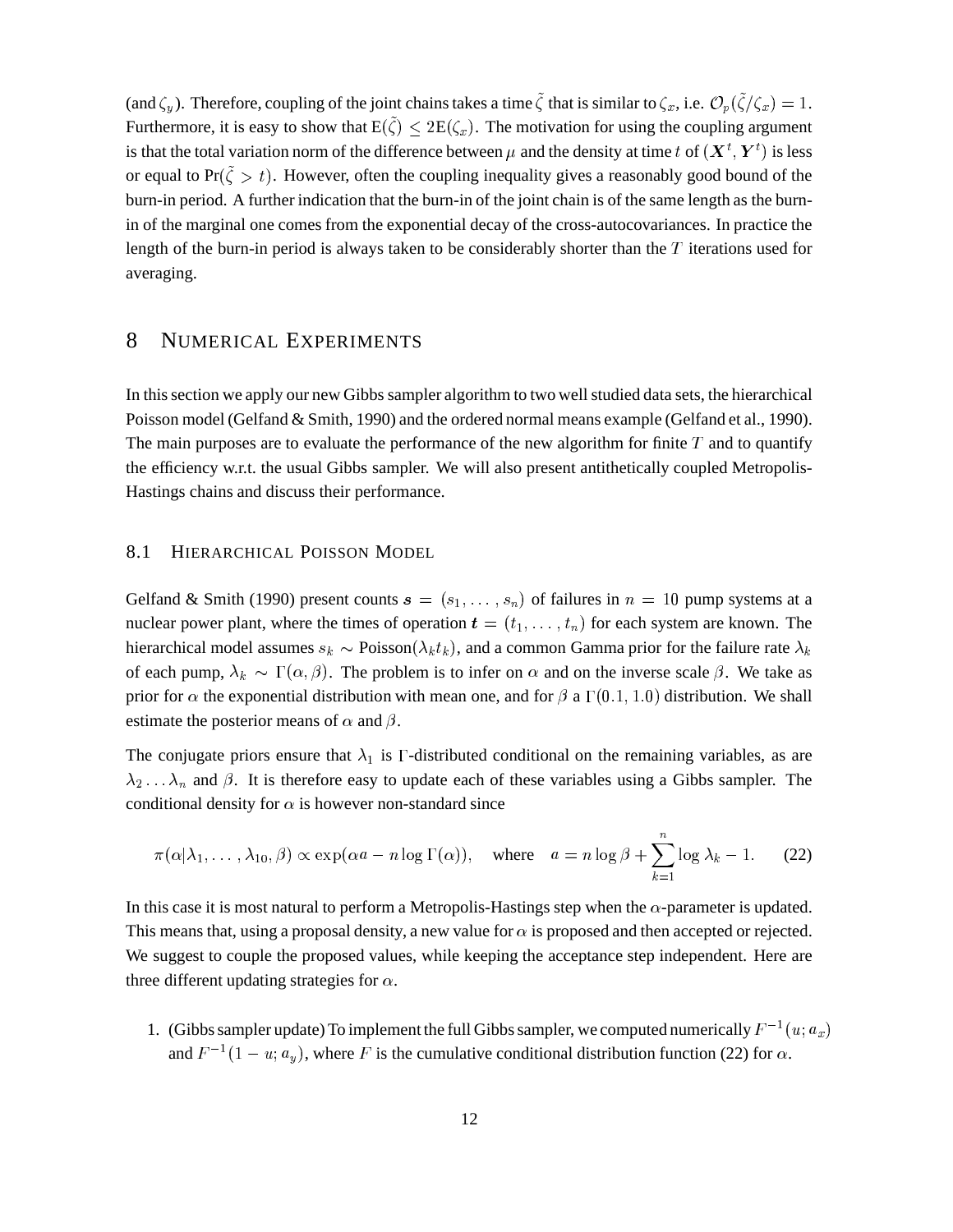- 2. (Hastings update) We approximated the conditional density (22) with a normal  $(\bar{F})$  where the mean and variance match the mode and the curvature in the mode. We updated  $\alpha$  using a Hastings step, where we propose to move the current values of  $\alpha$  to  $\tilde{F}_x^{-1}(u)$  and  $\tilde{F}_y^{-1}(1-u)$  respectively for the two chains, and accept the proposals using independent uniform variates. We obtain an estimated acceptance rate for  $\alpha$  of  $90\%$ .
- 3. (Metropolis update) We updated  $\alpha$  using a random walk Metropolis step and proposed a new state from a uniform density centred at the old state. The width of the proposal density was determined to obtain an estimated acceptance rate for  $\alpha$  close to 50%.

To verify the robustness of our theoretical results with respect to various site visitation schedules, we applied each of these three updating rules for  $\alpha$  to three different visiting schedules: RS, the usual random scan assumed above, where we look to 12 variable updates as one step; RPS, where at each iteration we update our 12 variables in a random permutation; and DET, where at each iteration we update  $\lambda_1, \ldots, \lambda_{10}, \alpha, \beta$  and then  $\beta, \alpha, \lambda_{10}, \ldots, \lambda_1$ . All these visitation schedules give rise to a reversible Markov chain.

We ran a single Markov chain using 1 000 iterations as burn-in, and then we split the chain into two components and ran, according to (6) and (7) for  $\lambda_1, \ldots, \lambda_{10}, \beta$ , according to one of the three above methods for  $\alpha$ , for a further 50 000 iterations. Figure 1 shows a small part of the sample paths for the  $\beta$ variables in the two chains, denoted by  $\beta_1^t$  and  $\beta_2^t$  respectively, where we used the Gibbs sampler also for  $\alpha$  and RPS. The paths show a clear negative correlation. The first panel of Figure 2 shows the empirical joint density of the two coupled chains  $\alpha_1^t$  and  $\alpha_2^t$ , using 5 000 subsequent samples. The second panel of Figure 2 shows the empirical joint density of  $(\beta_1^t, \beta_2^t)$ . Again, the negative cross-correlation structure is clearly visible. To give a quantitative measure of the variance reduction using the antithetic chains, we estimated the integrated autocovariance time using all  $50000$  iterates and the approach of Geyer (1992) for reversible chains. The estimated efficiencies for  $\alpha$  and  $\beta$  for different updating rules and visitation schedules, are listed in table 1.

The efficiencies in table 1 do not seem to depend on the visitation schedules. Our theory in Section 4.1 is valid only for the RS schedule, but it seems to be valid in practice for other visitation schedules too. The efficiencies for these Gibbs samplers are around 9 and 6 for  $\alpha$  and  $\beta$ , respectively, which gives a significant reduction of the computational costs. However, the efficiencies drop to around  $2 - 2.5$ for other types of update for  $\alpha$  (Hastings update and Metropolis update). This occurs despite the fact that the acceptance rate was  $90\%$  for the Hastings-step. A further experiment with a random walk Metropolis update for  $\alpha$  with increased width and an acceptance rate of 25%, still gave efficiencies around 2. The explanation for this effect is that the two antithetic chains get out of phase immediately when an antithetic proposal is rejected in one chain but not in the other. The sharing of the random numbers  $U<sup>t</sup>$  is the only way we introduce antithetic dependency between the two chains. When an antithetic proposal is rejected by one of the two chains while being accepted by the other, the antithetic coupling between the two chains weakens. We do not adjust for this in later iterations, since only the random numbers are shared and no consideration is given to the states of the two chains in the proposal.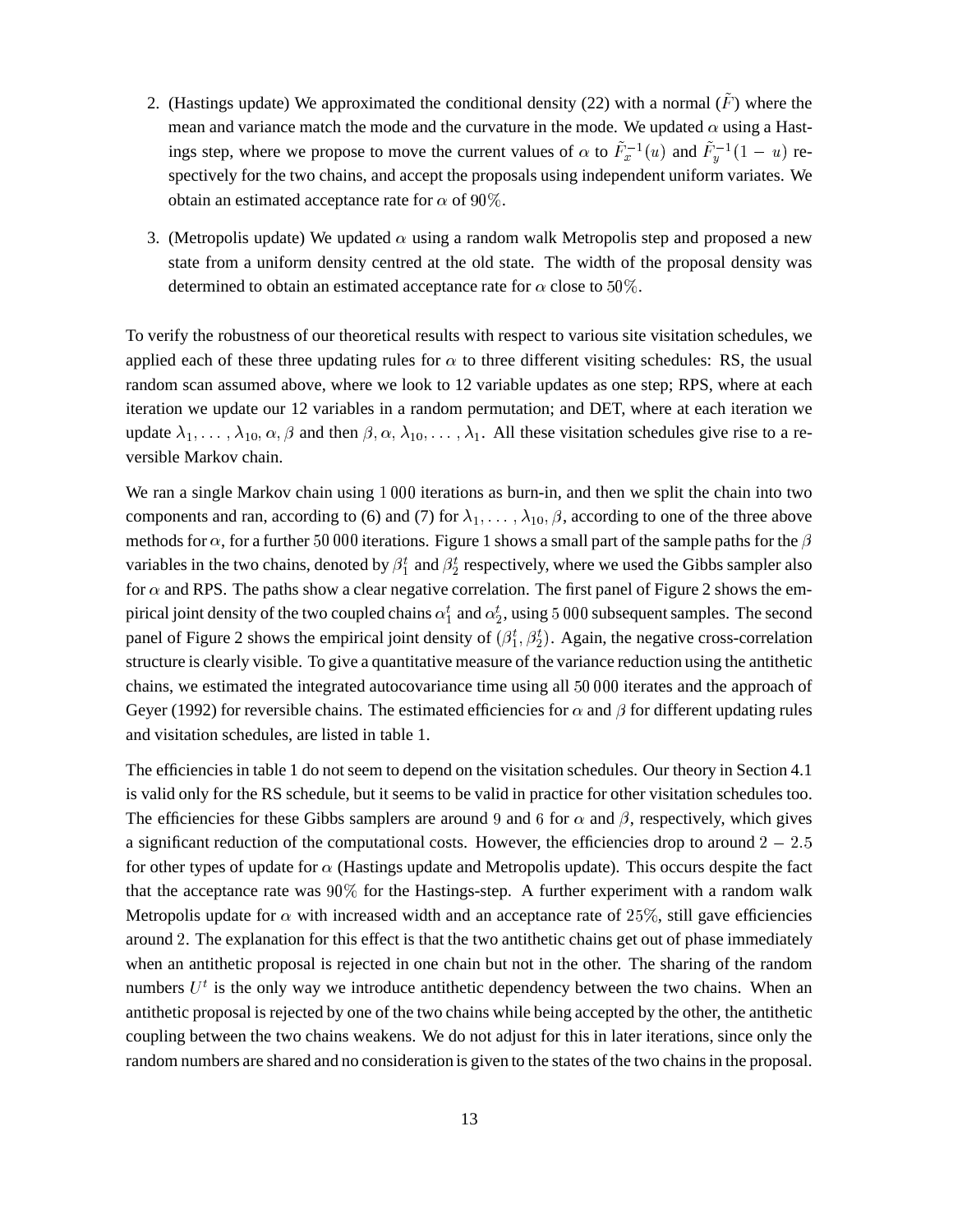This could be generalized.

We also notice that in this case a single 2T long chain, using Gibbs sampling for  $\lambda_1, \ldots, \lambda_{10}, \beta$  and a Hastings update for  $\alpha$ , as described in item 2 above, has an asymptotic variance that is larger than that-one of a single  $2T$  long Gibbs sampler. Hence antithetic Gibbs sampling is better than a hybrid Gibbs sampler-Hastings algorithm.

### 8.2 THE ORDERED NORMAL MEAN PROBLEM

Gelfand et al. (1990) use the Gibbs sampler to estimate the mean and precision in normal populations, when the ordering of the means is known in advance. We have repeated their example using our antithetic Gibbs sampler to investigate its efficiency in estimating the posterior mean of the parameters of interest.

Let  $Y_{ij}$  be the jth observation  $(j = 1, \ldots, n_i)$  from the *i*th group  $(i = 1, \ldots, n_g)$ . Assuming conditional independence throughout, let  $Y_{ij} \sim N(\theta_i, 1/\tau_i)$ ,  $\theta_i \sim N(\mu, 1/\tau_q)$ ,  $\tau_i \sim \Gamma(a_1, b_1)$ ,  $\tau_q \sim \Gamma(a_2, b_2)$  $(a_2, b_2)$ , and  $\mu \sim N(\mu_0, 1/\tau_0)$ . Here  $\tau$  denotes the precision or inverse variance. The prior ordering constraint of the means  $\theta_i$  is that  $\theta_1 \leq \theta_2 \leq \ldots \leq \theta_{n_g}$ . Gelfand et al. (1990) demonstrate that the Gibbs sampler is easy to implement even with the ordering constraint. We refer to Gelfand et al. (1990) for details about the Gibbs sampler and choices of the (flat) priors of the hyperparameters  $a_1, a_2, b_1, b_2, \mu_0$ and  $\tau_0$ .

We simulated our data set using  $n_q = 5$ , and sampled from the *i*th population,  $n_i = 2i+4$  observations from  $N(i, i^2)$ . Table 2 lists the empirical mean and variance within each group. Note that the empirical ordering of the means is not in agreement with the ordering constraint. We used the deterministic site visitation schedule DET with  $1\,000$  burn-in's. The efficiency was estimated using the following 50 000 iterates of the coupled chains as in Section 8.1. Table 3 displays our estimates of the efficiencies for  $(\theta_i, \tau_i)$ ,  $i = 1, \ldots, n_q$ . The new antithetic Gibbs sampler gives again a significant speedup with efficiencies between 2.97 and 6.69 with an average of 4.7. Similar results were obtained for the other visiting schedules.

### 9 CONCLUSIONS

We have suggested a simple way to couple two Gibbs sampler chains in order to reduce the variance of the sample average estimator of an expectation. The coupling induces antithetic cross-autocovariances. The reduction of the variance can be remarkable with respect to a simple Gibbs sampler run using the same computational time.

The coding of the proposed algorithm is an easy operation given a standard Gibbs Sampler implementation.

Other authors have tried to introduce antithetic behaviors into a single MCMC chain. Barone & Frigessi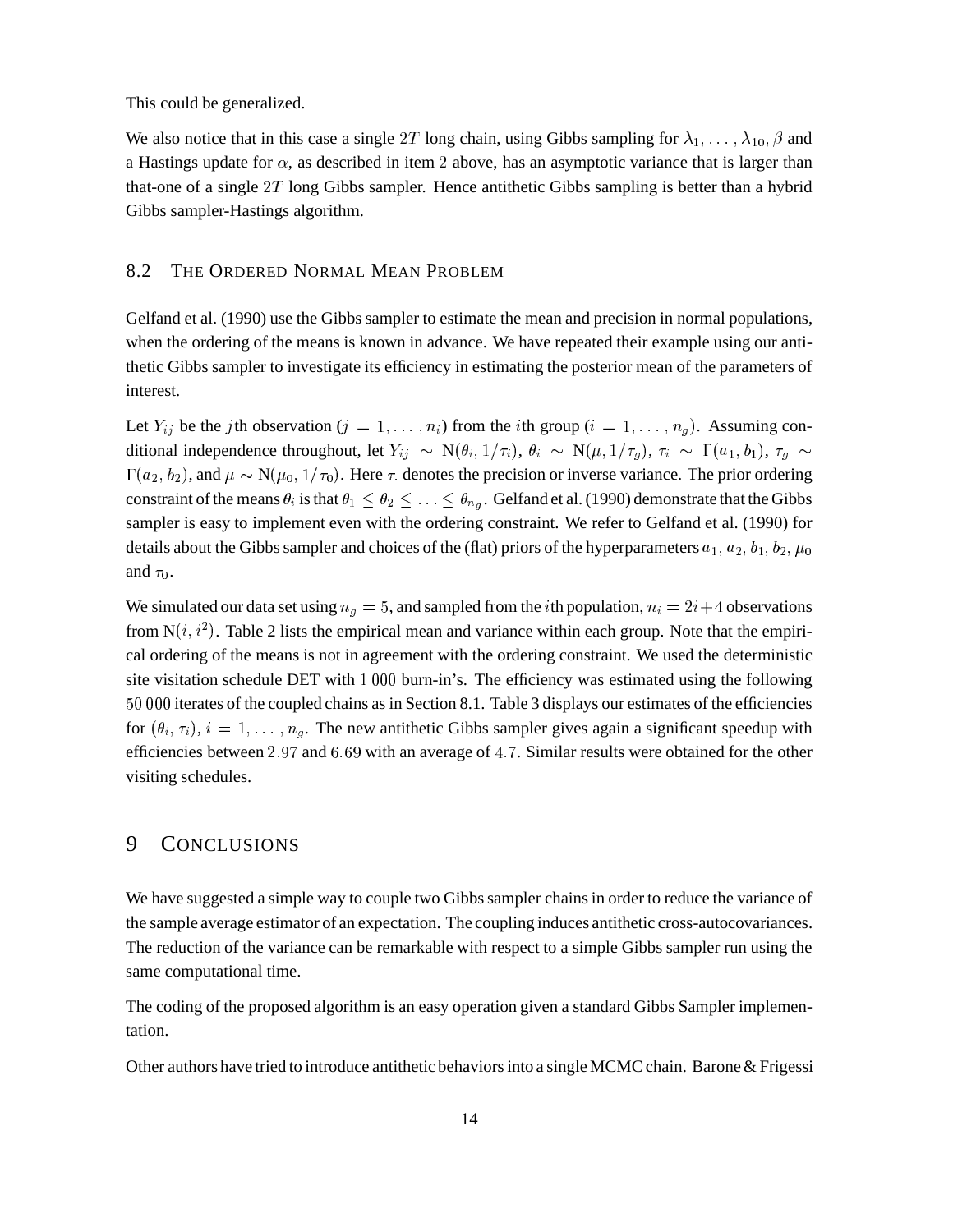(1989) propose a variation of the Gibbs sampler that moves antithetically to the current state and is shown to have a reduced burn-in in many cases. Neal (1998) complicates the single update further with the same aim of introducing negative correlations. Green & Han (1992) showed that in such a way also the asymptotic variance could be reduced in certain cases. We show, however, that it is with two chains that a complete antithetic behavior can be established.

As the example showed, it is not trivial to extend equally successfully this idea to Metropolis-Hastings type algorithms. The reason for this is that it is more difficult to induce antithetic correlation when an accept-reject step may well reject a proposed antithetic move. More research is needed in order to understand how to couple such chains antithetically.

Although our asymptotic analysis requires a random updating schedule of the variables, there is no reason to doubt that our conclusions can be extended to other types of scans. This is supported by the example in Section 8.1 and by the fact, that follows from the proof of Theorem 3, that  $\beta_0$  is negative for general scans. Block updates can also be handled.

The Gibbs sampler is often not the fastest MCMC algorithm. In fact other Metropolis-Hastings schemes have smaller asymptotic variance. However, the new antithetically coupled Gibbs sampler may compete with such algorithms. For example, in the case of the multivariate normal density and the Ising model it should be preferred to any other single site updating MCMC.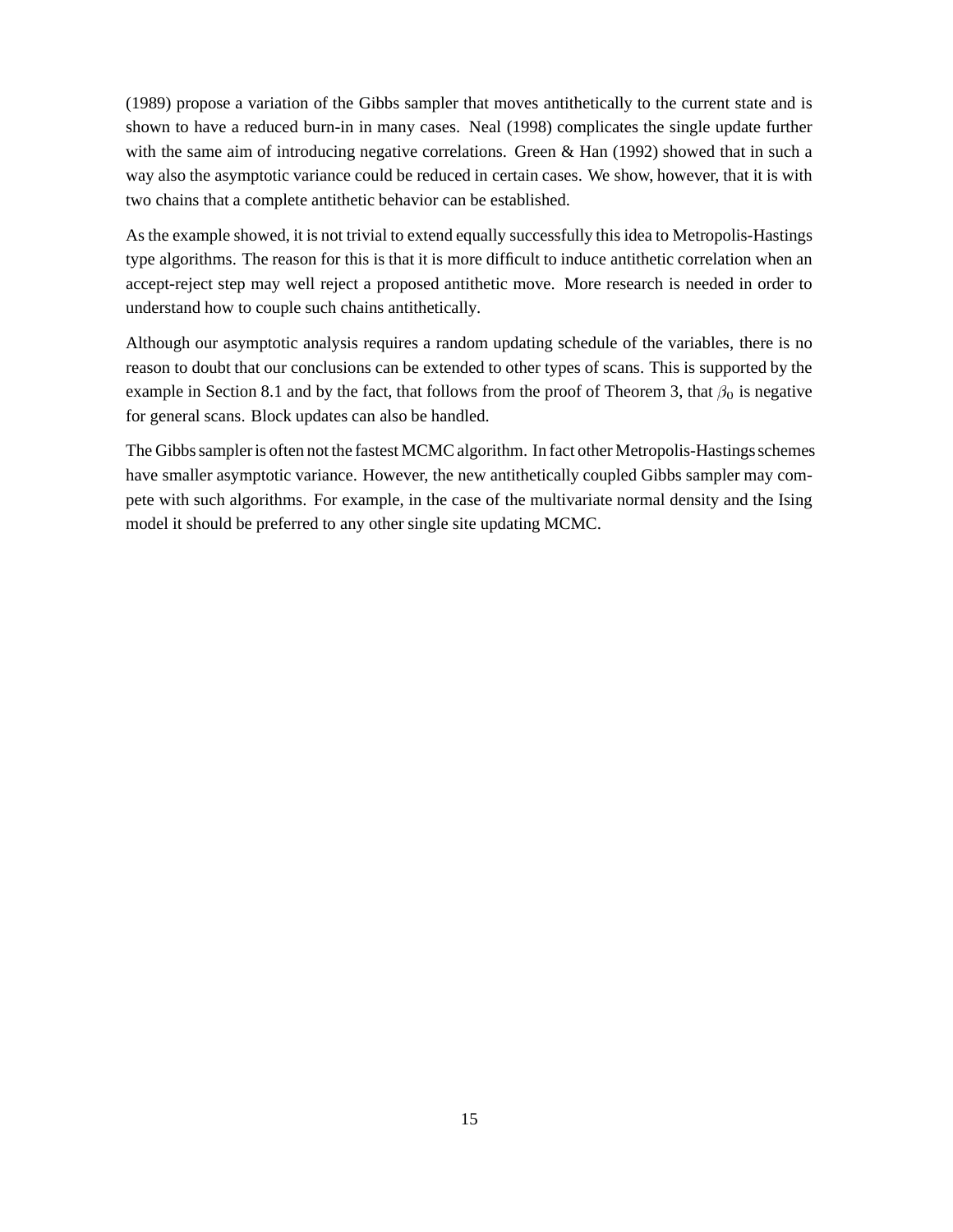### **REFERENCES**

- ARJAS, E. & GASBARRA, D. (1996). Bayesian inference of survival probabilities, under stochastic ordering constraints, *Journal of the American Statistical Association* 91(435): 1101–1109.
- BARONE, P. & FRIGESSI, A. (1989). Improving stochastic relaxation for Gaussian random fields, *Probability in the Engineering and Informational Sciences* 3(4): 369–389.
- GELFAND, A. E. & SMITH, A. F. M. (1990). Sampling-based approaches to calculating marginal densities, *Journal of the American Statistical Association* 85: 398–509.
- GELFAND, A. E., HILLS, S. E., RACINE-POON, A. & SMITH, A. F. M. (1990). Illustration of Bayesian inference in normal data models using the Gibbs sampler, *Journal of the American Statistical Association* 85(412): 972–985.
- GEYER, C. (1992). Practical Markov chain Monte Carlo (with discussion), *Statistical Science* 7: 473–511.
- GILKS, W. R., RICHARDSON, S. & SPIEGELHALTER, D. J. (1996). *Markov Chain Monte Carlo in Practice*, Chapman & Hall.
- GREEN, P. J. & HAN, X. L. (1992). Metropolis methods, Gaussian proposals, and antithetic variables, *in* P. Barone, A. Frigessi & M. Piccioni (eds), *Stochastic Models, Statistical Methods and Algorithms in Image Analysis*, number 74 in *Lecture notes in Statistics*,Springer, Berlin, pp. 142–164.
- JOE, H. (1997). *Multivariate Models and Dependence Concepts*, Monographs on Statistics and Applied Probability 73, Chapman & Hall.
- LIU, J. S., WONG, W. H. & KONG, A. (1994). Covariance structure of the Gibbs sampler with applications to the comparisons of estimators and augmentation schemes, *Biometrica* 81(1): 27–40.
- LIU, J. S., WONG, W. H. & KONG, A. (1995). Covariance structure and convergence rate of the Gibbs sampler with various scans, *Journal of the Royal Statistical Society, Series B* 57(1): 157–169.
- MØLLER, J. (1997). Perfect simulation of conditionally specified models, *Technical report*, Department of Mathematics, Aalborg University, Denmark.
- NEAL, R. (1998). Suppressing random walks in Markov chain Monte Carlo using ordered overrelaxation, *in* M. I. Jordan (ed.), *Learning in Graphical Models*, Kluwer Academic Press.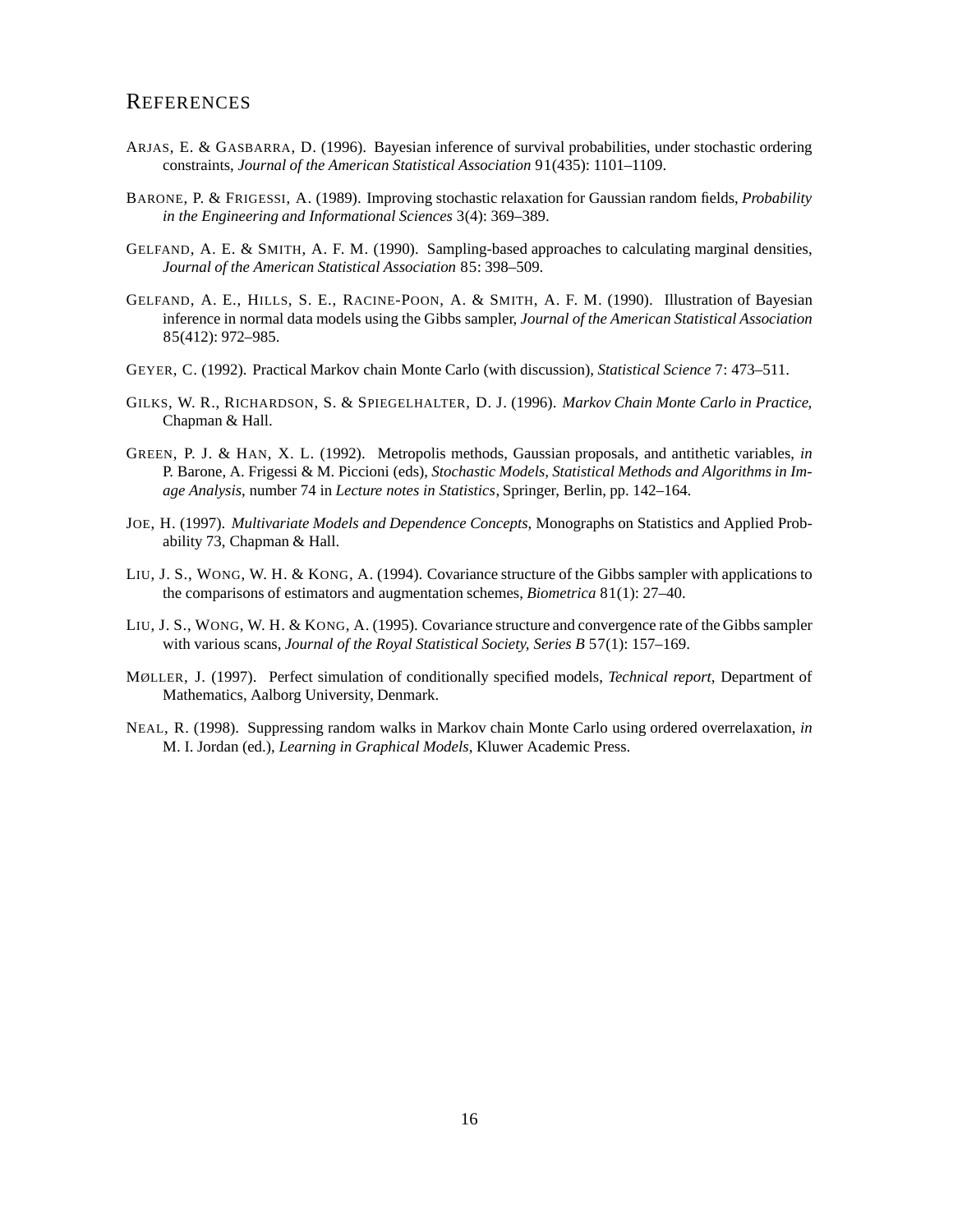|            | Gibbs sampler |            | Gibbs/Hastings |      |            | Gibbs/Metropolis |      |            |            |
|------------|---------------|------------|----------------|------|------------|------------------|------|------------|------------|
| Efficiency | RS            | <b>RPS</b> | <b>DET</b>     | RS   | <b>RPS</b> | <b>DET</b>       | RS   | <b>RPS</b> | <b>DET</b> |
| $\alpha$   | 9.10          | 9.04       | 9.58           | 2.26 | 2.19       | 2.31             | 2.14 | 2.04       | 2.07       |
|            | 5.69          | 6.25       | 6.15           | 2.88 | 2.86       | 2.50             | 2.74 | 2.50       | 2.39       |

TABLE 1: The estimated efficiencies using 50 000 iterates and different choices for how to update the parameter  $\alpha$  and different types of scan (RS: random scan, RPS: random permutation scan, and DET: deterministic scan). The antithetic coupling is highly efficient for the pure Gibbs sampler, but the efficiency decrease using a Hastings-update (with 90% acceptance) or a Metropolis-update (with 50% acceptance) for  $\alpha$ .

| Sample values |       | 2     | 3      |        | 5      |
|---------------|-------|-------|--------|--------|--------|
| $n_i$         |       |       | $10\,$ | 12     | 14     |
| $\bar{Y}_i$   | 0.645 | 2.212 | 3.576  | 2.401  | 4.195  |
| $S^2$         | 1.473 | 2.279 | 3.452  | 20.186 | 11.330 |

TABLE 2: The sample values in the ordered normal means problem. Note the exchange in the empirical ordering of the means.

| Efficiencies |      |      |                          |      |      |
|--------------|------|------|--------------------------|------|------|
|              | 5.44 |      | $4.02$   $2.97$   $3.09$ |      | 4.31 |
|              | 4.20 | 5.08 | 4.71                     | 6.69 | 6.53 |

TABLE 3: The estimated efficiencies in the ordered normal means problem using 50 000 iterates.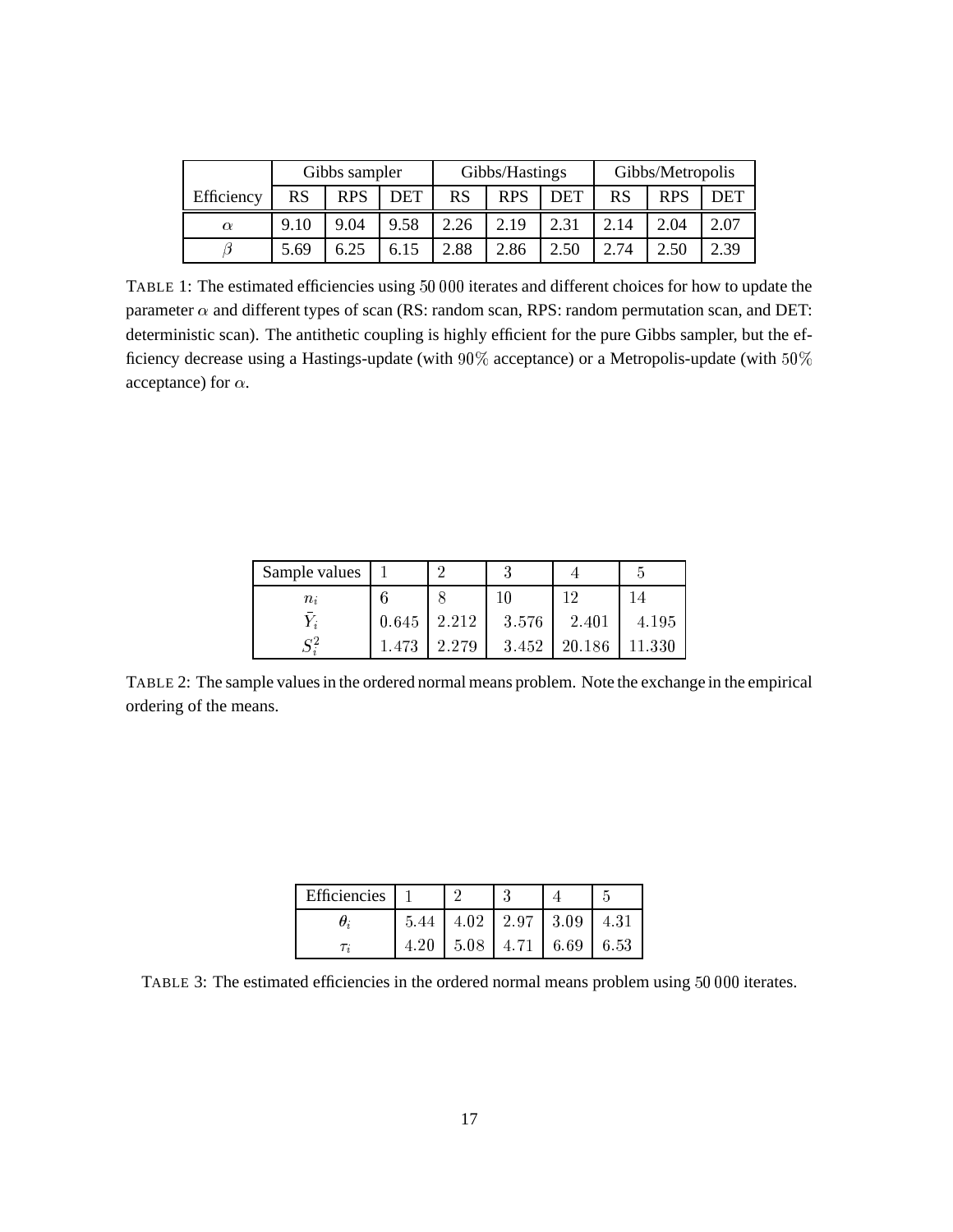

FIGURE 1: The sample-path for the  $\beta$  parameter for 200 iterations, in the two antithetic chains. The sample-paths show a clear negative correlation.



FIGURE 2: The empirical joint density of  $5000$  samples from the two antithetic chains for the  $\alpha$ parameter is shown in (a), and for the  $\beta$  parameter is shown in (b). The negative correlation is clearly visible.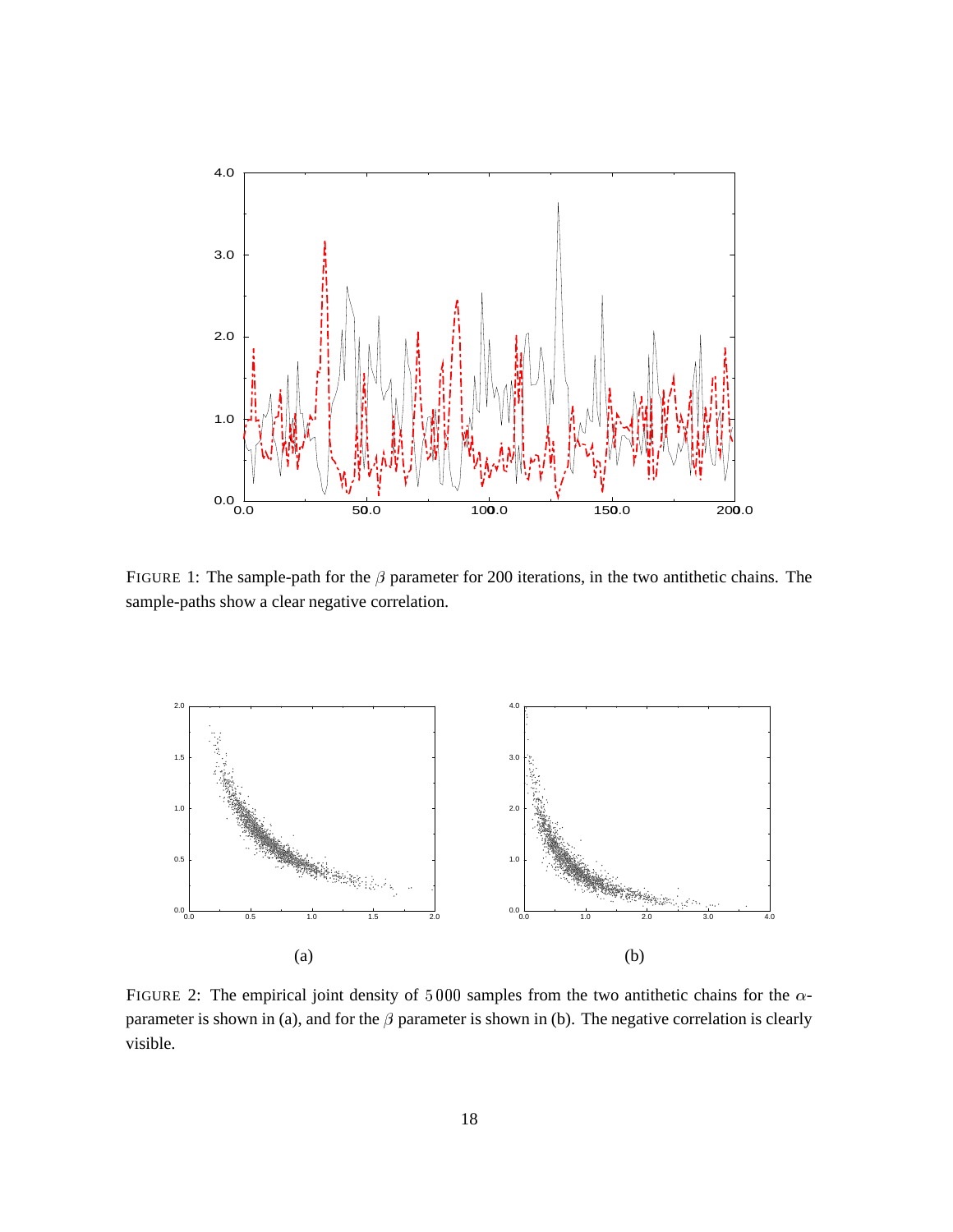### A PROOFS

PROOF OF THEOREM 1 The antithetic sampler on  $\Omega \times \Omega$  updates components block-wise, where the block corresponds to  $(X_i, Y_i)$ . Using the Theorem in the Appendix of Arjas & Gasbarra (1996) we conclude that the joint chain  $(X^t, Y^t)$  is ergodic an (=  $<sup>t</sup>$ ) is ergodic and converges for each starting configuration</sup>  $(X^0,Y^0)\in \Omega\times\Omega$  as long as  $\pi(X^0)\pi(Y^0)>0.$  Note that  $\mu(X^0,Y^0)$  can be zero. The form of the transition kernel (9) follows directly using (5) and (6). It is easy to see that (9) is a block-wise Gibbs sampler step with respect to (7), which can be rewritten as (8) by iterating from the last factor.

PROOF OF THEOREM 2 By stationarity it holds that

$$
\text{var}(\hat{f}) = \frac{1}{2T}\gamma_0 + \frac{1}{T}\sum_{k=1}^{2T-1}\gamma_k - \frac{1}{2T^2}\sum_{k=1}^{2T-1}k\gamma_k.
$$

For the coupled chains we get

$$
\text{var}(\hat{f}) = \frac{1}{2T}\gamma_0 + \frac{1}{T}\sum_{k=1}^{T-1} \gamma_k - \frac{1}{T^2}\sum_{k=1}^{T-1} k\gamma_k + \frac{1}{2T}\beta_0 + \frac{1}{T}\sum_{k=1}^{T-1} \beta_k - \frac{1}{T^2}\sum_{k=1}^{T-1} k\beta_k,\tag{23}
$$

using stationarity of the joint processes, the knowledge of the marginals and that  $\beta_k$  is in our case even in  $k$ . Some simplifications give the expression for the difference of variances (11).

To obtain (12) first observe that Corrolary 1 in Liu et al. (1995) and assumption (10) ensures that  $\gamma_k$  >  $\sim$   $0, \forall k$ , and  $\gamma_k = o(1/k)$  as  $k \to \infty$ . Hence all sums in (11) involving  $\gamma_k$  are of order  $o(1/T)$  as  $T \rightarrow \infty$ . By applying the following lemma, (12) follows.

LEMMA 2  $\frac{1}{T} \sum_{k=1}^{T-1} k \beta_k = o(1)$ , as  $T \to \infty$ .

PROOF OF LEMMA 2 Define  $\mathbf{Z}^t = (f(\mathbf{X}^t) +$ .  $\sim$  500  $\sim$  500  $\sim$  500  $\sim$  500  $\sim$ AO =  $(t^{(t)})/2$  and write  $T$ var $(\hat{\hat{f}})$  in two ways, in terms of  $\mathbf{Z}^t$  and as (23). So for  $T \to \infty$ 

$$
\tilde{\gamma}_0 + 2\sum_{k=1}^{T-1} \tilde{\gamma}_k = \gamma_0/2 + \sum_{k=1}^{T-1} \gamma_k + \beta_0/2 + \sum_{k=1}^{T-1} \beta_k - \frac{1}{T} \sum_{k=1}^{T-1} k \beta_k,
$$

where  $\tilde{\gamma}_k = \text{cov}(f(\mathbf{Z}^0), f(\mathbf{Z}^k))$ . Repeat this equality for  $T + 1$  and subtract term by term. We get as  $T\to\infty$ ,

$$
2\tilde{\gamma}_T = \gamma_T - \frac{1}{T(T+1)} \sum_{k=1}^{T-1} k\beta_k + \frac{1}{T+1} \beta_T.
$$

From Liu et al. (1995) and Theorem 1, we know that  $\tilde{\gamma}_T = o(1/T)$  and  $\gamma_T = o(1/T)$ , hence

$$
2\beta_T - \sum_{k=1}^T k\beta_k/T = o(1)
$$
 (24)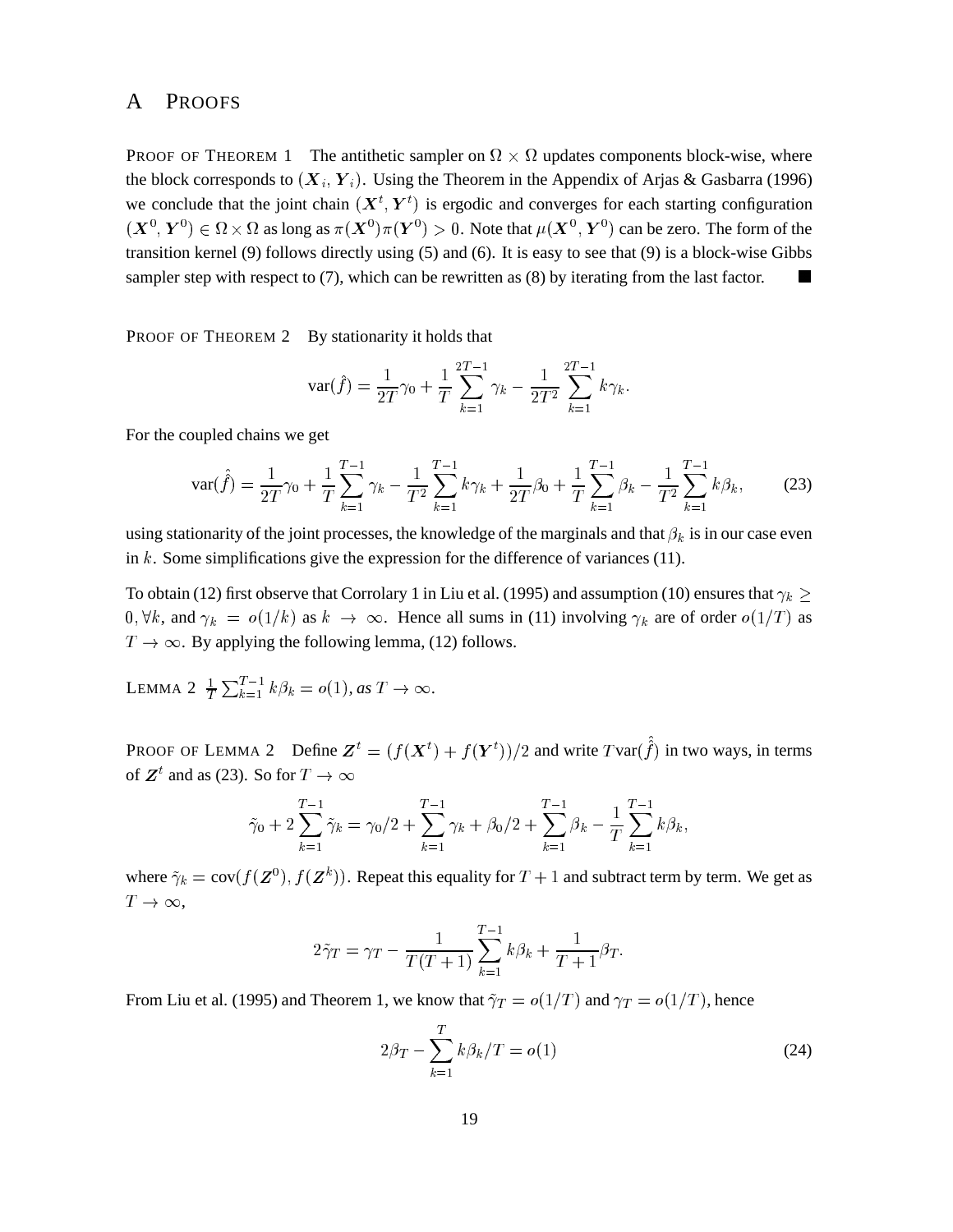Since  $|\beta_k| \leq \gamma_0$ , we have to rule out that  $\sum_{k=1}^T k \beta_k / T = \text{constant} = c$ . If this was the case, write (24) for  $T + 1$  to conclude that  $c = o(1)$ . Hence  $\sum_{k=1}^{T} k\beta_k/T = o(1)$ . Note that  $|\beta_k| \le O(1/k)$  as  $k\to\infty$ .

PROOF OF THEOREM 3 We will show that

$$
cov(f(\boldsymbol{X}^{t}), f(\boldsymbol{Y}^{t}) \mid i_{t-1}, \boldsymbol{X}^{t-1} = \boldsymbol{x}^{t-1}, \boldsymbol{Y}^{t-1} = \boldsymbol{y}^{t-1}) \leq 0
$$
\n(25)

for every t, where conditioning on  $i_{t-1}$  indicate that we update site  $i_{t-1}$  in  $X^t$ . This is then sufficient, integrating (25) with respect to the density of  $(X^{t-1}, Y^{t-1})$ , which does not need to be in equilibrium, and the uniformly density for  $i_{t-1}$  over the *n* sites. We simplify the notation. Let  $A = f(X^t)$ ,  $B = f(X^t)$  $f(Y<sup>t</sup>)$  and interpret A and B as functions of  $X_{i_{t-1}}<sup>t</sup>$  and  $Y_{i_{t-1}}<sup>t</sup>$  only. Further let all probabilities be conditioned on  $(i_{t-1}, X^{t-1} = x^{t-1}, Y^{t-1} = y^{t-1})$ . If A does not depend on  $X_{i_{t-1}}^t$  (or similar with B) then the conditional covariance is zero. Assume now that A and B depend on  $X_{i_{t-1}}^t$  and  $Y_{i_{t-1}}^t$ , respectively, and let A (B) have cumulative probability distribution  $F(a)$  ( $G(b)$ ). Denote by  $H(a, b)$ the joint cumulative probability distribution of  $(A, B)$ . Now we use that  $A = F^{-1}(U)$  and  $B =$  $G^{-1}(1-U)$ , which is valid as  $f \in \mathcal{F}$ . Then

$$
H(a, b) = P(U \le F(a), U \ge 1 - G(b)) = [F(a) + G(b) - 1]^+,
$$

where  $[\cdot]^+$  indicates the positive part. We insert (A) into the following general result of Hoeffding (see Joe (1997), pp. 55)

$$
cov(A, B) = \int_{-\infty}^{+\infty} \int_{-\infty}^{+\infty} (H(a, b) - F(a)G(b)) \, da \, db,
$$

and split the integral into two parts according to the value of  $[F(a) + G(b) - 1]^+$ . We obtain

$$
\text{cov}(A, B) = -\int_{-\infty}^{+\infty} \int_{F^{-1}(1-G(b))}^{+\infty} (F(a)G(b) - F(a) - G(b) + 1) \, da \, db
$$

$$
- \int_{-\infty}^{+\infty} \int_{-\infty}^{F^{-1}(1-G(b))} F(a)G(b) \, da \, db.
$$

The first integral is positive since  $F(a)G(b) - F(a) - G(b) + 1 = (F(a) - 1)(G(b) - 1) > 0$ . The second integral is of course always positive.

**PROOF OF THEOREM 4** The proof for  $\beta_1$  is similar to (13). Using that  $(X^t, Y^t)$  is conditional independent of  $(X^{t+1}, Y^{t+1})$  given  $(X_{-i}^t, Y_{-i}^t)$ , and that X and Y have the same marginal density, we obtain

$$
\beta_1 = \mathbf{E}(f(\mathbf{X}^t)f(\mathbf{Y}^{t+1})) = \mathbf{E}(\mathbf{E}(f(\mathbf{X}^t)f(\mathbf{Y}^{t+1})|\mathbf{X}_{-i}^t, \mathbf{Y}_{-i}^t))
$$
  
= 
$$
\mathbf{E}(\mathbf{E}(f(\mathbf{X}^t)|\mathbf{X}_{-i}^t)\mathbf{E}(f(\mathbf{Y}^{t+1})|\mathbf{Y}_{-i}^t)) = \mathbf{E}(g^{(1)}(\mathbf{X}_{-i})g^{(1)}(\mathbf{Y}_{-i}))
$$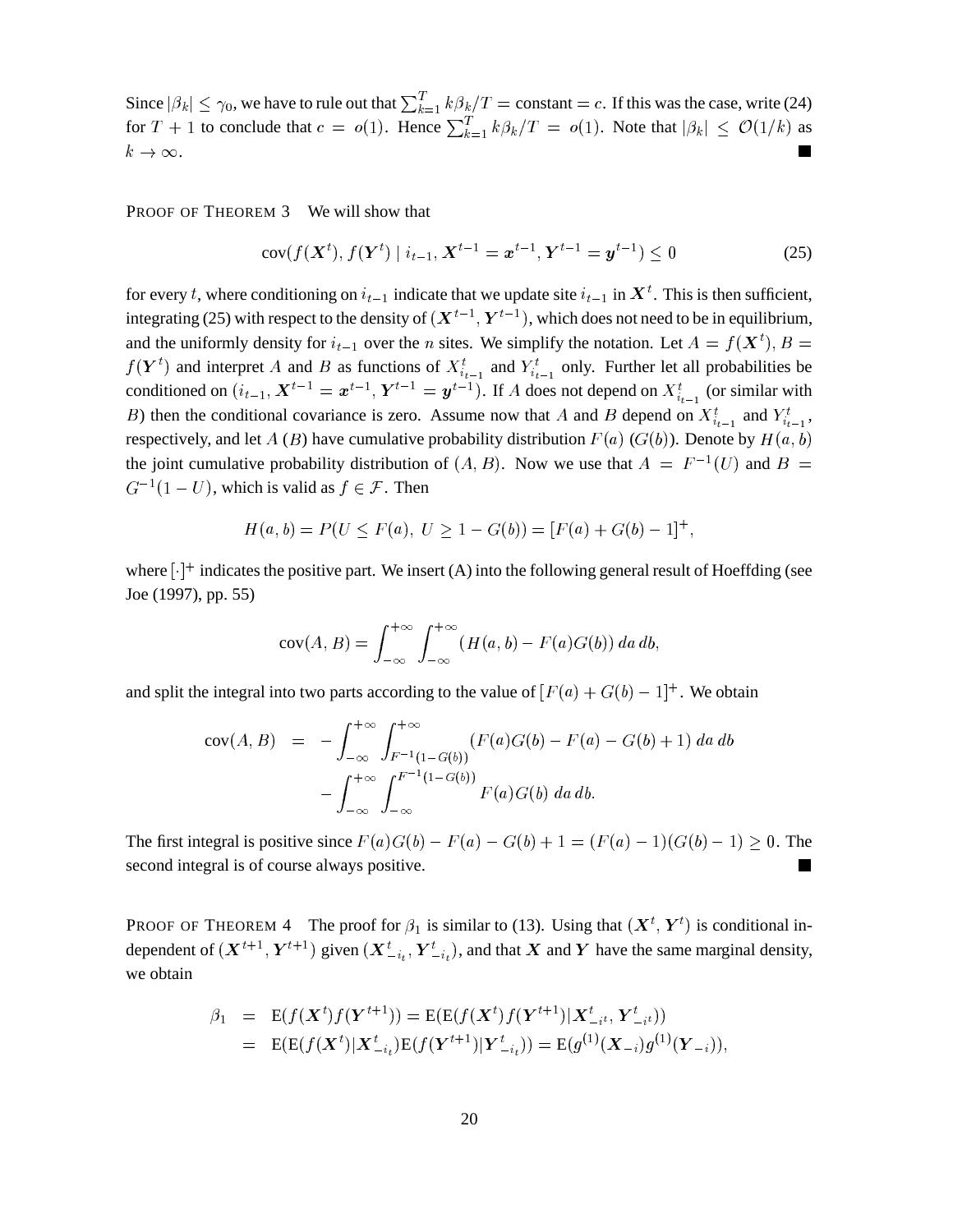where  $g^{(1)}(X_{-i}) = E(f(X)|X_{-i})$ . The expression for  $\beta_k$  is similar to the one for  $\beta_1$ , and makes repeated use of the iterated structure of  $g^{(\cdot)}(\cdot)$ . For  $k \geq 0$  it holds that

$$
g^{(2k+2)}(\boldsymbol{X}) = \mathcal{E}(g^{(2k+1)}(\boldsymbol{X}_{-i})|\boldsymbol{X}), \qquad g^{(2k+1)}(\boldsymbol{X}_{-i}) = \mathcal{E}(g^{(2k)}(\boldsymbol{X})|\boldsymbol{X}_{-i}) \tag{26}
$$

where  $g^{(0)}(X) = f(X)$ . Since the marginal distributions for X and Y are the same, we obtain for the Y chain the same q-functions as in (26) using Y as the argument. A formal induction procedure, which we omit, will now give the proof.

**PROOF OF THEOREM 5** First,  $\beta_0 \leq 0$  from Theorem 3. To prove that  $\beta_1 \leq 0$  we assume that  $g^{(1)}(\bm{x}_{-i}) = \mathrm{E}(f(\bm{X})|\bm{x}_{-i})$  is monotonic increasing in  $x_i, \forall j \neq i$ , and hence belong of  $\mathcal{F}$ . If  $g^{(1)}(\bm{x}_{-i})$ is monotonic decreasing then repeat this argument using  $-f(x)$ . We then apply Theorem 3 to show that  $\beta_1 \leq 1$ . To prove that  $\beta_2 \leq 0$  we need to assure that  $g^{(2)}(x)$  is monotonic increasing in  $x_j, \forall j$ . Using (26) we obtain

$$
g^{(2)}(\boldsymbol{x}) = \mathrm{E}(g^{(1)}(\boldsymbol{X}_{-i})|\boldsymbol{x}) = \frac{1}{n}\sum_{j=1}^n g^{(1)}(\boldsymbol{x}_{-j}),
$$

which is monotonic increasing in all  $x_i$ . Hence and then our claim follows again from Theorem 3. In general, the fact that  $\beta_k \leq 0$  for all k follows by repeating the above argument: for  $\beta_3$  use the new function  $f'(x) = g^{(2)}(x)$  and the iterated structure for  $g^{(\cdot)}(\cdot)$  in (26), to show that  $\beta_3 \leq 0$  and so on.

PROOF OF LEMMA 1 The assumption on  $\pi(x_i|\mathbf{x}_{-i})$  does also apply to  $\pi(y_i|\mathbf{y}_{-i})$  since the marginals are the same. Assume  $x_{-i} + y_{-i} = 0$ . Then updating  $(x_i, y_i)$  to  $(x'_i, y'_i)$  with the transition kernel in Theorem 1 will ensure that  $x'_i + y'_i = 0$  because  $\psi_i(\cdot)$  is symmetric around zero and both medians  $\tilde{x}_i$ and  $\widetilde{y}_i$  are linear in  $x_{-i}$  and  $y_{-i}$ . The joint chain will therefore be absorbed by the event  $\{x+y=0\}$ as soon as  $x_{-i}^t + y_{-i}^t = 0$ . From Theo that in this case  $\mu(x, y) \propto \pi(x) \pi(y) 1_{[x+y=0]}$ . If the joint chain starts in  $\mu$  then for any linear f,  $\frac{t}{t-i} = 0$ . From Theorem 1 we know that the joint chain is ergodic, so it follows  $\sim$  500  $\sim$  500  $\sim$ )AHJ=  $\mathbf{f}^{t}$   $\equiv 0 = \mathrm{E} f(\mathbf{X}), \forall t$ , so that the variance is zero. On the other hand, assume that the joint chain starts in  $\nu \neq \mu$  and that site *i* is to be updated. The new values will satisfy  $x'_i + y'_i = A_i(x_{-i} +$ A CONTRACTOR CONTRACTOR CONTRACTOR CONTRACTOR CONTRACTOR CONTRACTOR CONTRACTOR CONTRACTOR CONTRACTOR CONTRACTOR  $\mathbf{y}_{-i}$ ), due to the assumptions on  $\Psi_i$ . This defines a purely deterministic transition rule (conditional on the site updating sequence) for  $X^t + Y^t$  and then also <sup>A</sup> <sup>=</sup> <sup>t</sup> and then also for  $f(\boldsymbol{X}^t) + f(\boldsymbol{Y}^t)$ . First n A =  $<sup>t</sup>$ ). First notice that the</sup> simple Gibbs sampler cannot be ergodic if  $\max_i ||A_i|| > 1$ . Next assume that  $q = \max_i ||A_i|| <$ 1. Then  $|f(\boldsymbol{X}^{t}) + f(\boldsymbol{Y}^{t})|$  tends to  $\cdots$  and  $\cdots$  are  $\cdots$  and  $\cdots$  $\sim$  500  $\sim$  500  $\sim$  500  $\sim$ ) | tends to zero not slower than  $q^t$ . Hence  $\text{var}(\hat{f}) \leq \mathcal{O}(T^{-2})/(1-q)^2$ . - Assume now that there exists a non empty set  $J \subset \{1, 2, ..., n\}$  such that  $||A_i|| = 1$  for  $i \in J$ . Then  $|f(\boldsymbol{X}^{t}) + f(\boldsymbol{Y}^{t})|$  will sta A[ =  $\sim$  500  $\sim$  500  $\sim$  500  $\sim$ s will stay constant whenever  $i \in J$  is updated. Note that  $|J| < n$  otherwise no joint equilibrium distribution can exist. Hence the decay to zero is slowed down by waiting times corresponding to updates of sites  $i$  in  $J$ . However the length of such waiting periods is geometrically distributed with rate  $|J|/n < 1$ . Hence, our claim var $(\hat{f}) \leq \mathcal{O}_p(T^{-2})$  follows.